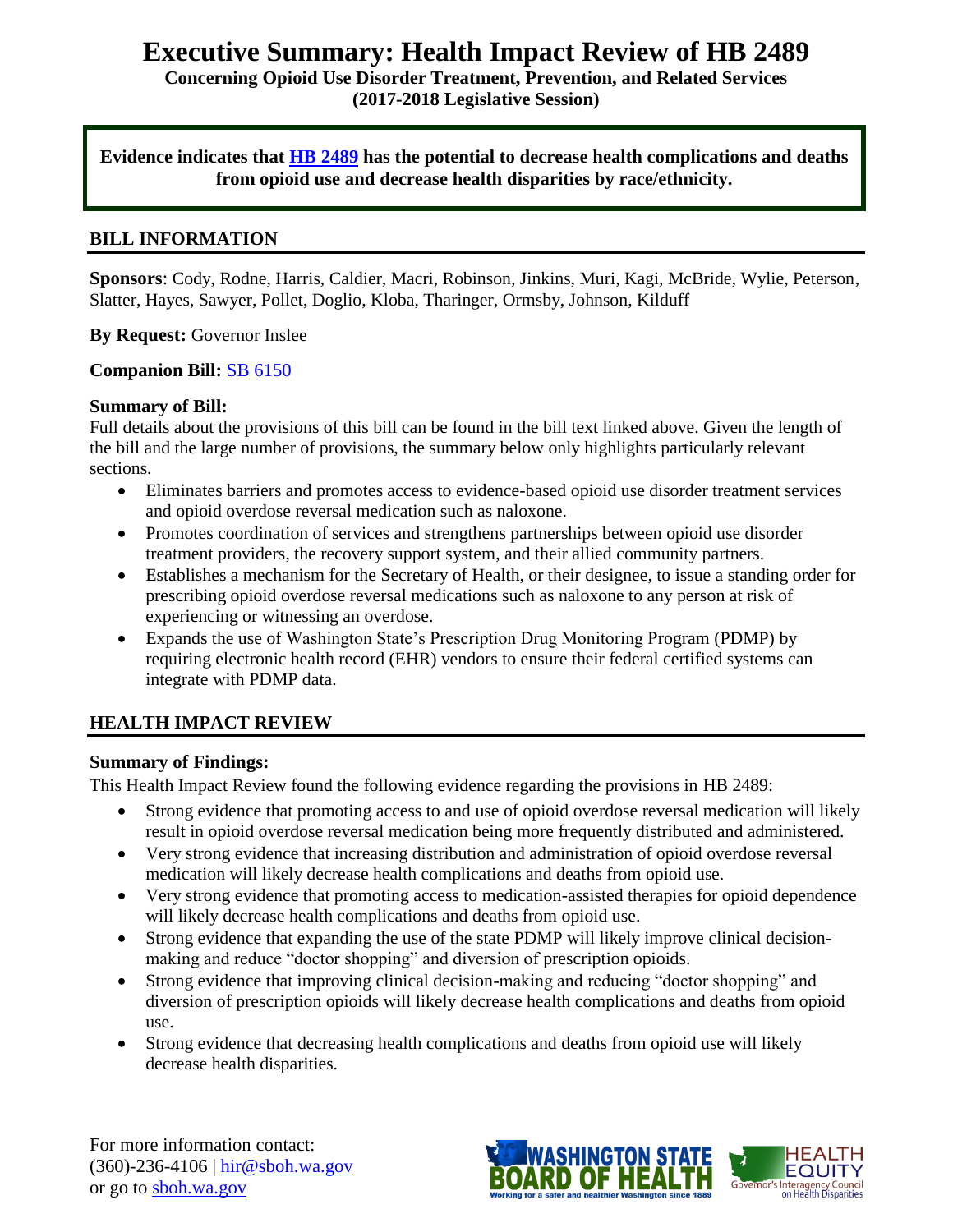# **Health Impact Review of HB 2489**

## **Concerning Opioid Use Disorder Treatment, Prevention, and Related Services (2017-2018 Legislative Session)**

## **January 18, 2018**

Staff Contact: Alexandra Montaño

## **Contents**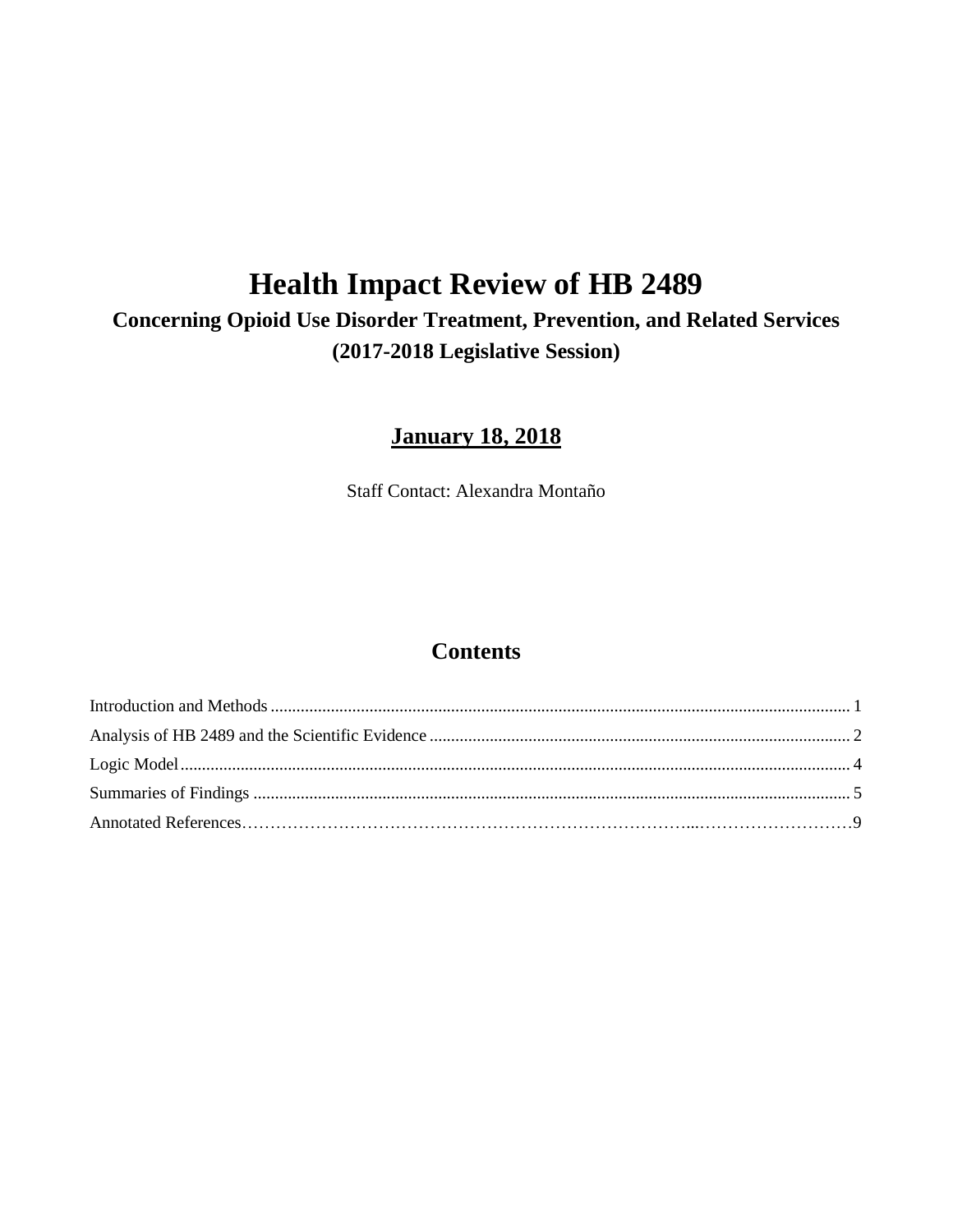## **Introduction and Methods**

<span id="page-2-0"></span>A Health Impact Review is an analysis of how a proposed legislative or budgetary change will likely impact health and health disparities in Washington State [\(RCW 43.20.285\)](http://apps.leg.wa.gov/rcw/default.aspx?cite=43.20.285). For the purpose of this review 'health disparities' have been defined as the differences in disease, death, and other adverse health conditions that exist between populations [\(RCW 43.20.270\)](http://apps.leg.wa.gov/rcw/default.aspx?cite=43.20.270). This document provides summaries of the evidence analyzed by State Board of Health staff during the Health Impact Review of House Bill 2489 [\(HB 2489\)](http://lawfilesext.leg.wa.gov/biennium/2017-18/Pdf/Bills/House%20Bills/2489.pdf) from the 2017-2018 legislative session.

Staff analyzed the content of HB 2489 and created a logic model depicting possible pathways leading from the provisions of the bill to health outcomes. We consulted with experts and stakeholders to better understand the potential impacts of this bill. State Board of Health staff can be contacted for more information on which stakeholders were consulted on this review. Staff conducted objective reviews of the literature for each pathway using databases including PubMed and Google Scholar.

The following pages provide a detailed analysis of the bill including the logic model, summaries of evidence, and annotated references. The logic model is presented both in text and through a flowchart (Figure 1). The logic model includes information on the strength of the evidence for each relationship. The strength-of-evidence has been defined using the following criteria:

- Not well researched: the literature review yielded few if any studies or only yielded studies that were poorly designed or executed or had high risk of bias.
- **A fair amount of evidence:** the literature review yielded several studies supporting the association, but a large body of evidence was not established; or the review yielded a large body of evidence but findings were inconsistent with only a slightly larger percent of the studies supporting the association; or the research did not incorporate the most robust study designs or execution or had a higher than average risk of bias.
- **Strong evidence:** the literature review yielded a large body of evidence on the relationship (a vast majority of which supported the association) but the body of evidence did contain some contradictory findings or studies that did not incorporate the most robust study designs or execution or had a higher than average risk of bias; or there were too few studies to reach the rigor of 'very strong evidence'; or some combination of these.
- **Very strong evidence:** the literature review yielded a very large body of robust evidence supporting the association with few if any contradictory findings. The evidence indicates that the scientific community largely accepts the existence of the association.

This review was subject to time constraints, which influenced the scope of work. The annotated references are only a representation of the evidence and provide examples of current research. In some cases only a few review articles or meta-analyses are referenced. One article may cite or provide analysis of dozens of other articles. Therefore the number of references included in the bibliography does not necessarily reflect the strength-of-evidence.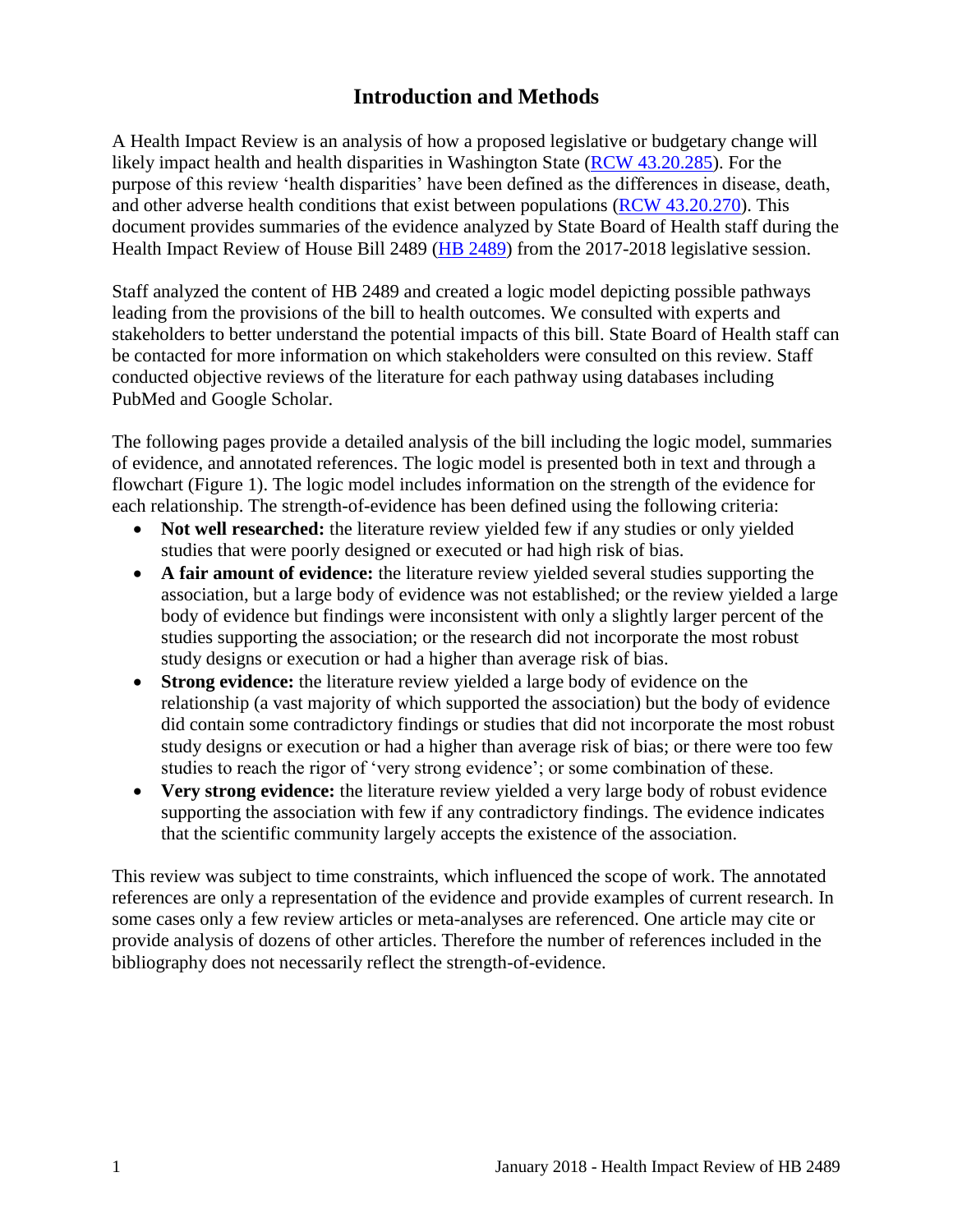## **Analysis of HB 2489 and the Scientific Evidence**

#### <span id="page-3-0"></span>*Summary of HB 2489*

Full details about the provisions of this bill can be found in the bill text linked above. Given the length of the bill and the large number of provisions, the summary below only highlights particularly relevant sections.

- Eliminates barriers and promotes access to evidence-based opioid use disorder treatment services and opioid overdose reversal medication such as naloxone.
- Promotes coordination of services and strengthens partnerships between opioid use disorder treatment providers, the recovery support system, and their allied community partners.
- Establishes a mechanism for the Secretary of Health, or their designee, to issue a standing order for prescribing opioid overdose reversal medications such as naloxone to any person at risk of experiencing or witnessing an overdose.
- Expands the use of Washington State's Prescription Drug Monitoring Program (PDMP) by requiring electronic health record (EHR) vendors to ensure their federal certified systems can integrate with PDMP data.

#### *Health impact of HB 2489*

Evidence indicates that HB 2489 has the potential to decrease health complications and deaths from opioid use and decrease health disparities by race/ethnicity.

#### *Scope of this Health Impact Review*

This Health Impact Review was subject to time constraints and due to the length of the bill and the large number of provisions, the scope of the literature search needed to be narrowed. Staff focused on provisions in the bill that fell into three broad pathways to health instead of each individual provision. These pathways include promoting access to and use of opioid overdose reversal medication, promoting access to medication-assisted therapies for opioid dependence, and expanding the use of the state PDMP. It is important to note that there are a number of provisions that fell outside of this scope and therefore HB 2489 may have impacts on health and health disparities that were not explored in this review.

#### *Pathways to health impacts*

The potential pathways leading from the provisions of HB 2489 to decreased health disparities are depicted in Figure 1. There is strong evidence that promoting access to and use of opioid overdose reversal medication such as naloxone will likely result in opioid overdose reversal medication being more frequently distributed and administered.<sup>1-8</sup> There is very strong evidence that increasing distribution and administration of opioid overdose reversal medication will likely decrease health complications and deaths from opioid use.<sup>[1-6,](#page-10-0)[9-11](#page-13-0)</sup> There is very strong evidence that promoting access to medication-assisted therapies for opioid dependence, such as methadone and buprenorphine, will likely decrease health complications and deaths from opioid use.<sup>[12](#page-14-0)[,13](#page-14-1)</sup> There is strong evidence that expanding the use of the state PDMP will likely improve clinical decision-making and reduce "doctor shopping" and diversion of prescription opioids, <sup>14-20</sup> and that these actions will likely decrease health complications and deaths from opioid use.<sup>[18,](#page-16-0)[19](#page-17-0)</sup> Finally, there is strong evidence that decreasing health complications and deaths from opioid use will likely decrease health disparities.<sup>21-27</sup>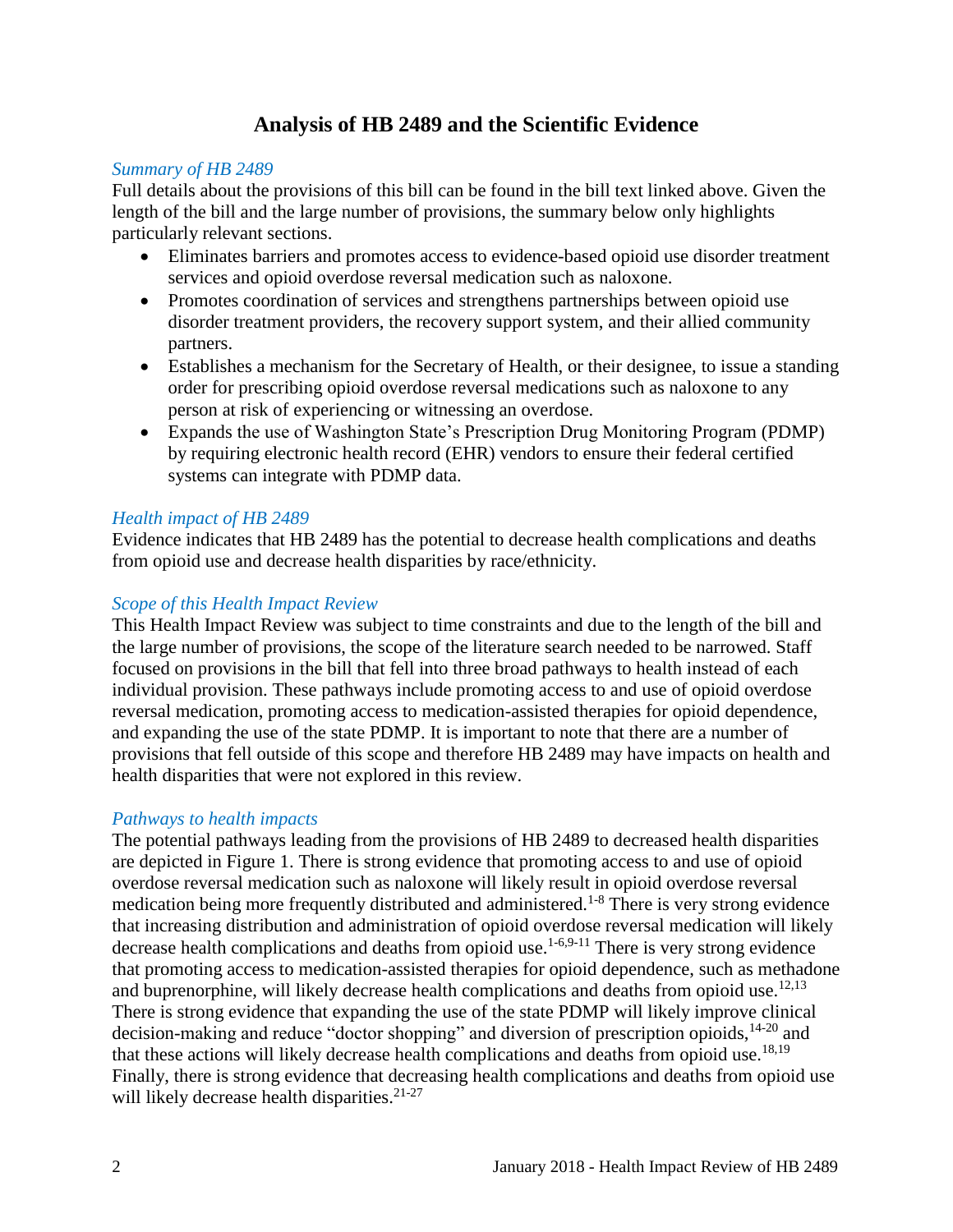#### *Magnitude of impact*

Data indicate that there are high rates of fatal opioid overdoses in Washington State, with an average of 608 opioid related overdose deaths each year between 2010 and 2015. However, these data only capture fatal overdose deaths and do not consider the large number of individuals who are likely victims of non-fatal opioid overdoses each year in Washington, but who may experience serious negative health effects resulting from extended drug-induced central nervous system and respiratory depression.<sup>9-11</sup> Therefore, HB 2489 has potential to save a large number of lives and to prevent other serious adverse health outcomes.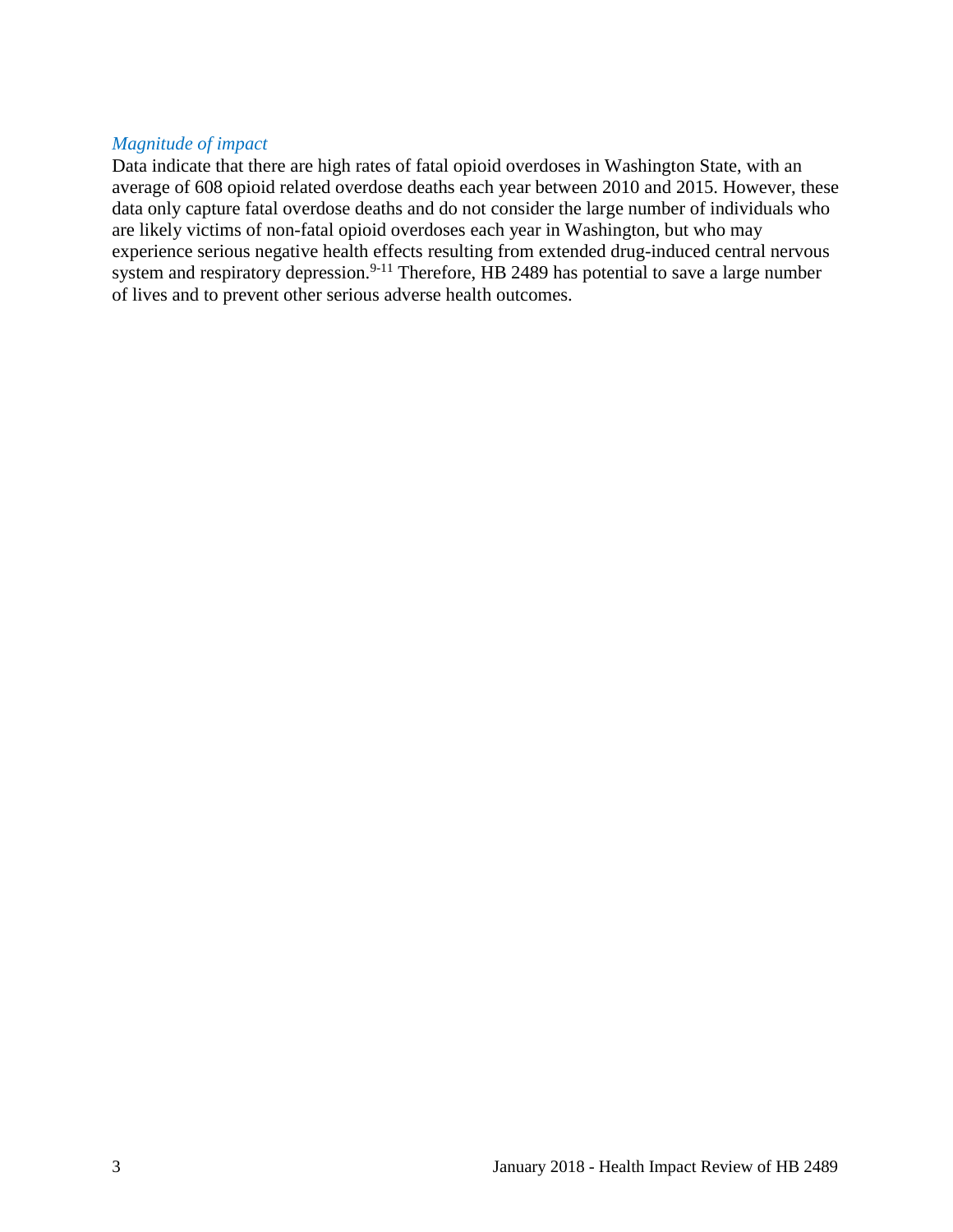## **Logic Model**

<span id="page-5-0"></span>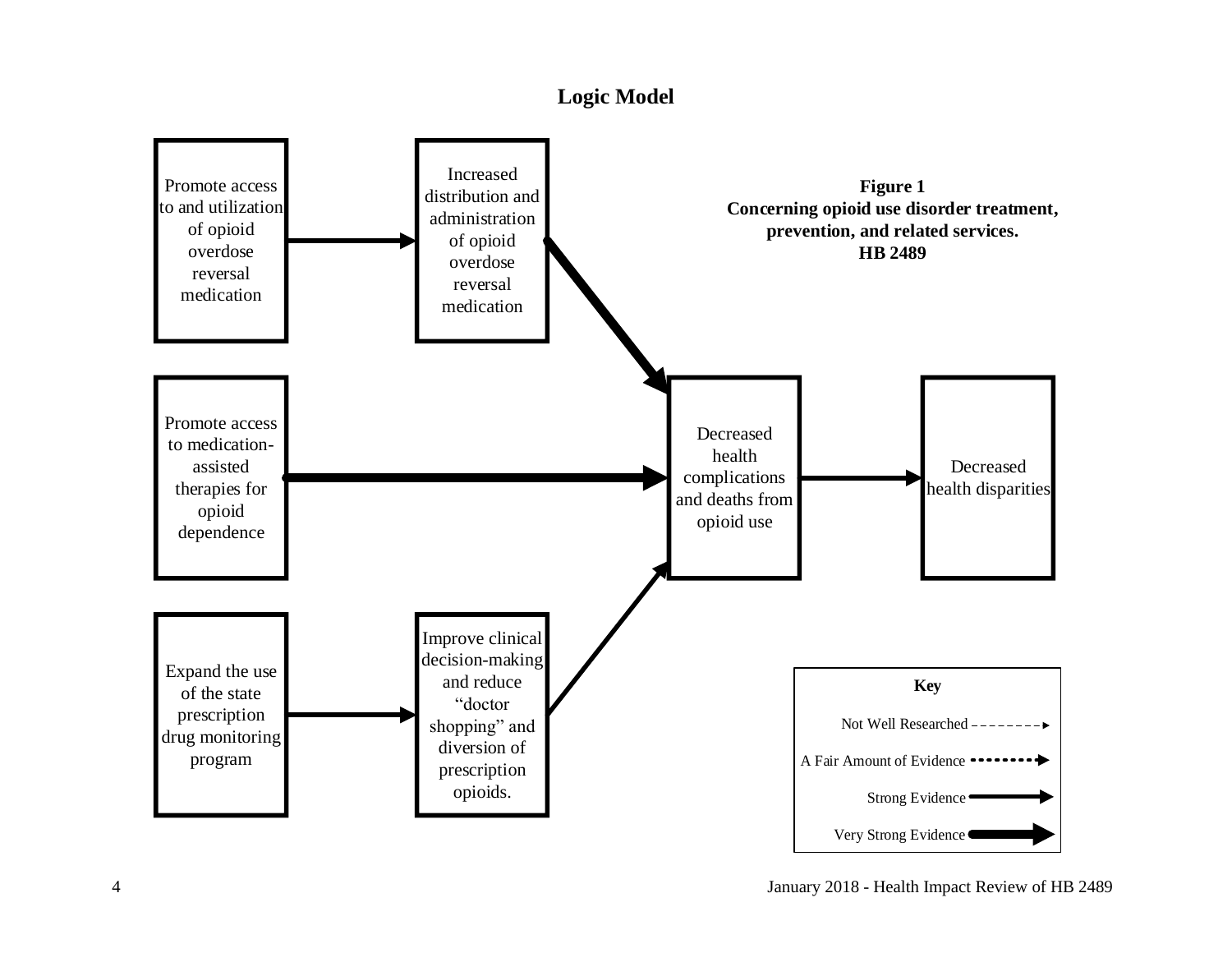### **Summaries of Findings**

<span id="page-6-0"></span>**Will promoting access to and use of opioid overdose reversal medication result in opioid overdose reversal medication being more frequently distributed and administered?** There is strong evidence that promoting access to and use of opioid overdose reversal medication will likely result in opioid overdose reversal medication being more frequently distributed and administered.<sup>3-5</sup> Evidence indicates that at least one barrier to distributing naloxone is the need for practitioners to individually prescribe each naloxone kit.<sup>3</sup> HB 2489 includes provisions that allow for the Secretary of Health, or their designee, to issue a standing order for prescribing opioid overdose reversal medications such as naloxone to any person at risk of experiencing or witnessing an overdose. This authority and the accompanying provisions that allow physicians to dispense and individuals to possess these medications in accordance with the standing order will likely help minimize this current barrier. The American Medical Association has issued policies and public statements endorsing legislation to increase the availability of naloxone to patients, first responders, and bystanders indicating widespread access to opioid overdose reversal medications saves tens of thousands of lives.<sup>1</sup>

Evidence also indicates that non-medical witnesses to drug overdoses have demonstrated a willingness to administer naloxone.<sup>[4,](#page-11-0)[6-8](#page-11-1)</sup> This is further supported by the large number of bystanders who seek naloxone refills and report that they administered naloxone in response to an opioid overdose.<sup>[3-5](#page-10-1)[,7](#page-12-0)[,8](#page-12-1)</sup> One study based out of harm reduction-based health care centers found that 70% of the naloxone refills received during the study were used on an overdose and overdose reversals were successful in 96% of reported events.<sup>7</sup> Individuals that use drugs and their friends and family, emergency medical personnel, and police officers frequently witness opioid overdoses.1-4 This indicates that increasing access to opioid antagonists for these individuals and the providers that serve them has great potential to ensure that these bystanders can respond to overdoses.

#### **Will increasing distribution and administration of opioid overdose reversal medication decrease health complications and deaths from opioid use?**

There is very strong evidence that naloxone effectively reverses opioid drug overdoses. This has been demonstrated in animal trials, human clinical trials, and field experience.<sup>[3,](#page-10-1)[4,](#page-11-0)[9,](#page-13-0)[10](#page-13-1)</sup> For example, there is evidence that opioid overdose reversal medication, such as naloxone, is highly effective and has been shown to reverse between 72% and 100% of opioid overdoses when administered.<sup>[3](#page-10-1)[,4](#page-11-0)[,9](#page-13-0)[,10](#page-13-1)</sup> This indicates that opioid antagonists are effective both in decreasing deaths from overdoses and minimizing other adverse health effects associated with overdose. Adverse health effects of nonfatal opioid overdoses are extensive and include: build-up of fluid in the lungs (edema), pneumonia, heart issues (arrhythmia, acute cardiomyopathy, hemoglobinemia), dissolution of muscle cells, kidney failure, inadequate oxygen to the brain, and cognitive impairment. $11$ 

In addition evidence indicates that naloxone can be administered safely and effectively by overdose witnesses such as EMTs, police officers, friends, family, and other bystanders.<sup>2-6</sup> One study found that nonmedical individuals likely to witness an overdose who were given a brief training (15-120 minutes) in a variety of settings including in private homes, on the street, and in needle exchange programs were as skilled as medical experts trained in overdose recognition and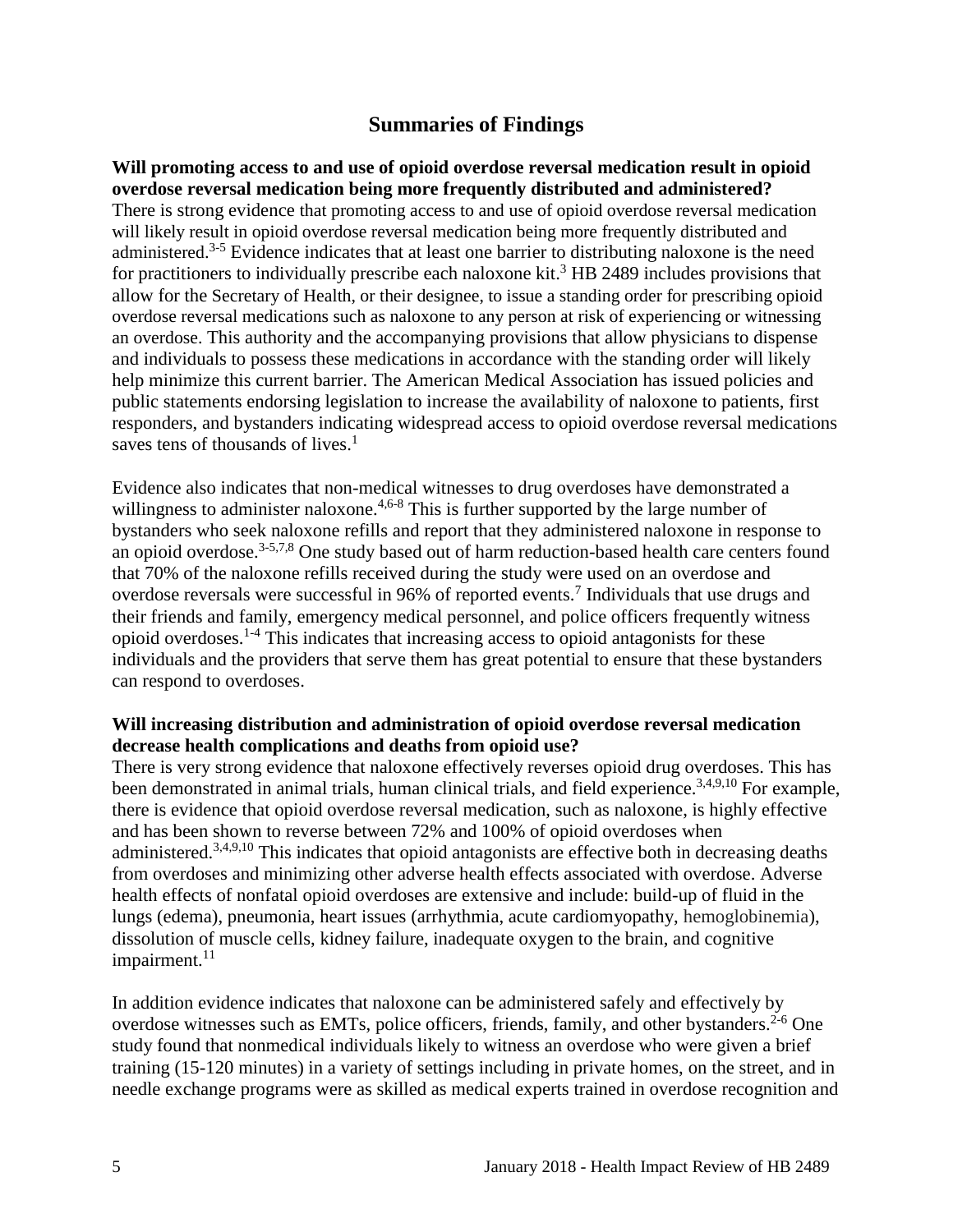treatment both in recognizing hypothetical overdose scenarios and instances when naloxone should be administered.<sup>6</sup> A retrospective study of actual responses in the field found that formally trained bystanders and untrained individuals were just as likely to properly administer naloxone. The authors indicate that "untrained individuals" received the kits from their social networks and that they often also received training on how to use the kits from these same individuals.<sup>4</sup> Further, CDC data indicate that from 1996 through June 2014 in the United States, layperson administration of naloxone saved the lives of more than 26,000 people.<sup>1</sup>

#### **Will promoting access to medication-assisted therapies for opioid dependence decrease health complications and deaths from opioid use?**

There is very strong evidence that promoting access to medication-assisted therapies for opioid dependence will likely decrease health complications and deaths from opioid use.<sup>[12,](#page-14-0)[13](#page-14-1)</sup> A systematic review by Garcia-Portilla et al. summarizes the existing scientific literature  $(N= 25)$ studies) on the long term outcomes of different pharmacological treatment options for opioid dependence. Treatment with methadone, buprenorphine, and buprenorphine/naloxone have demonstrated safety and effectiveness in different practice settings such as physicians' offices and specialized clinics.<sup>12</sup> In addition, Garcia-Portilla et al. describe that, "... in 2009, the World Health Organization Guidelines recommended methadone and buprenorphine as first line agents for agonist maintenance treatment."<sup>12</sup> Furthermore, literature about methadone maintenance treatment demonstrates a high retention rate in treatment, significant reduction in drug use (as identified by self-report and/or urine drug screens) and HIV risk behaviors, a significant decline in overdoses from baseline reports, and improved functioning and quality of life. <sup>12</sup> Similar outcomes were reported among studies examining the long term outcomes of buprenorphine and buprenorphine/naloxone treatments.<sup>12</sup> Another systematic review of randomized control trials (N=31) found that very few included studies reported any adverse events associated with treatment and among those that did, all but one found no statistically significant difference in adverse events between treatment options (buprenorphine versus methadone).<sup>13</sup> The authors discussed that although these treatments demonstrate advantages over one another in particular settings, both methadone and buprenorphine are effective at suppressing opioid use.<sup>13</sup>

#### **Will expanding the use of Washington State's Prescription Drug Monitoring Program (PDMP) improve clinical decision-making and reduce "doctor shopping" and diversion of prescription opioids?**

There is strong evidence that expanding the use of the state PDMP will likely improve clinical decision-making and reduce "doctor shopping" and diversion of prescription opioids. Data indicate that implementation and use of PDMPs is associated with improved clinical decisionmaking and a reduction in overall opioid prescribing.<sup>14-20</sup> In one study, the opioid prescribing rate decreased from 12.4% to 10.2% after implementation of a PDMP.<sup>20</sup> This number continued to decline 0.46% (95% CI, -.38% to -.53%) in the percentage of patients discharged with an opioid prescription per month through the end of the study.<sup>20</sup> Another study found that after providers reviewed data in the PDMP they, "…changed the clinical management in 41% (N=74) of cases. In cases of altered management, the majority  $(61\%; N=45)$  resulted in fewer or no opioid medications prescribed than originally planned…"<sup>15</sup> Overall, the body of literature demonstrates reductions in total opioids prescribed, total opioid volume, and mean morphine milligram equivalent per transaction following PDMP implementation as well as a reduction in opioid shipments to states with PDMPs compared to non-PDMP states.<sup>18</sup> Law enforcement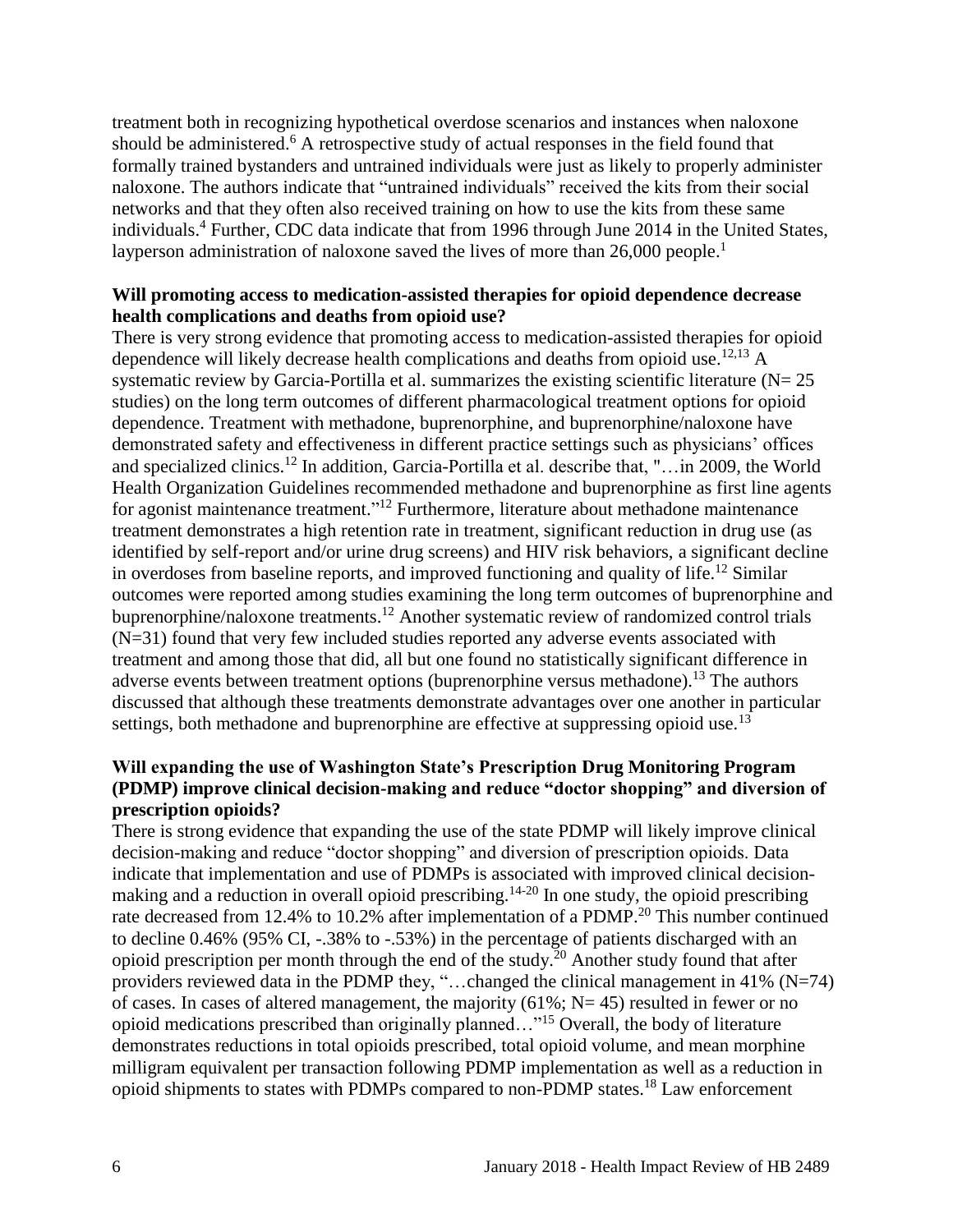agencies also reported that rates of drug diversion (i.e., channeling of prescription drugs to illicit markets) declined in Florida following statewide policy changes regarding opioid prescribing.<sup>19</sup> Finally, it has also been described that PDMP use results in a significant decrease in "doctor shopping." A study from Virginia found after implementation of a PDMP there was a, "... 73 percent decline in the number of patients identified as seeking simultaneous care from numerous physicians through multiple pharmacies to obtain Schedule II – IV medications."<sup>14</sup>

#### **Will improving clinical decision-making and reducing "doctor shopping" and diversion of prescription opioids decrease health complications and deaths from opioid use?**

There is strong evidence that that improving clinical decision-making and reducing "doctor shopping" and diversion of prescription opioids will likely decrease health complications and deaths from opioid use. A systematic review of 11 studies found health outcomes associated with PDMPs that included mitigating opioid misuse, decreasing opioid treatment admissions (presumably due to less misuse), smaller increases in drug abuse over time, and a decline in opioid-specific mortality.<sup>18</sup> For example, one study reported that after implementation of statewide policy changes around opioids (including use of the PDMP), overdose death rates for opioid analgesics overall declined 27.0% and overdose death rates for benzodiazepines declined 28.4%. 19

#### **Will decreasing health complications and deaths from opioid use decrease health disparities?**

There is a strong amount of evidence that decreasing adverse effects from opioid overdose would decrease health disparities by race/ethnicity.23-26 Washington state data from 2012-2016 indicate that American Indian/Alaska Native (AI/AN) populations have the highest drug overdose death rates in the state.<sup>22</sup> Data further indicate that this association remains true for overdoses specifically related to opioids in Washington. Vital statistics data from 2011-2013 show that AI/AN populations are significantly more likely to be victims of fatal opioid overdose than any other racial/ethnic group.<sup>27</sup> This is true for both prescription and non-prescription opioids. Finally, data show that AI/ANs have significantly higher death rates than most other subpopulations.<sup>26</sup> Therefore, decreasing the disproportionate negative impact of opioid overdoses could help decrease racial/ethnic disparities both for opioid overdose fatalities and for death rates in general.

Nationally researchers have found that populations that face health disparities, such as individuals who are unstably housed, are at greater risk of death from opioid overdose and are more likely to access naloxone through distribution programs.<sup>24</sup> Due to time limitations and a lack of readily available data for Washington State we did not evaluate the potential impacts that this bill could have on disparities by, for example, housing status, educational attainment, mental health co-morbidities, or income. We also did not have time to consider disparities that may exist if access to treatment and medication such as naloxone is not being accessed equitably.

#### **Other Considerations**

Due to time constraints, we were unable to evaluate the evidence about potential unintended consequences of decreasing the availability of prescription opioids such as an increase in heroin use. However, in a presentation before the Federal Senate Judiciary Committee in 2016, Dr. Nora Volkow, Director of the National Institute on Drug Abuse, shared the following: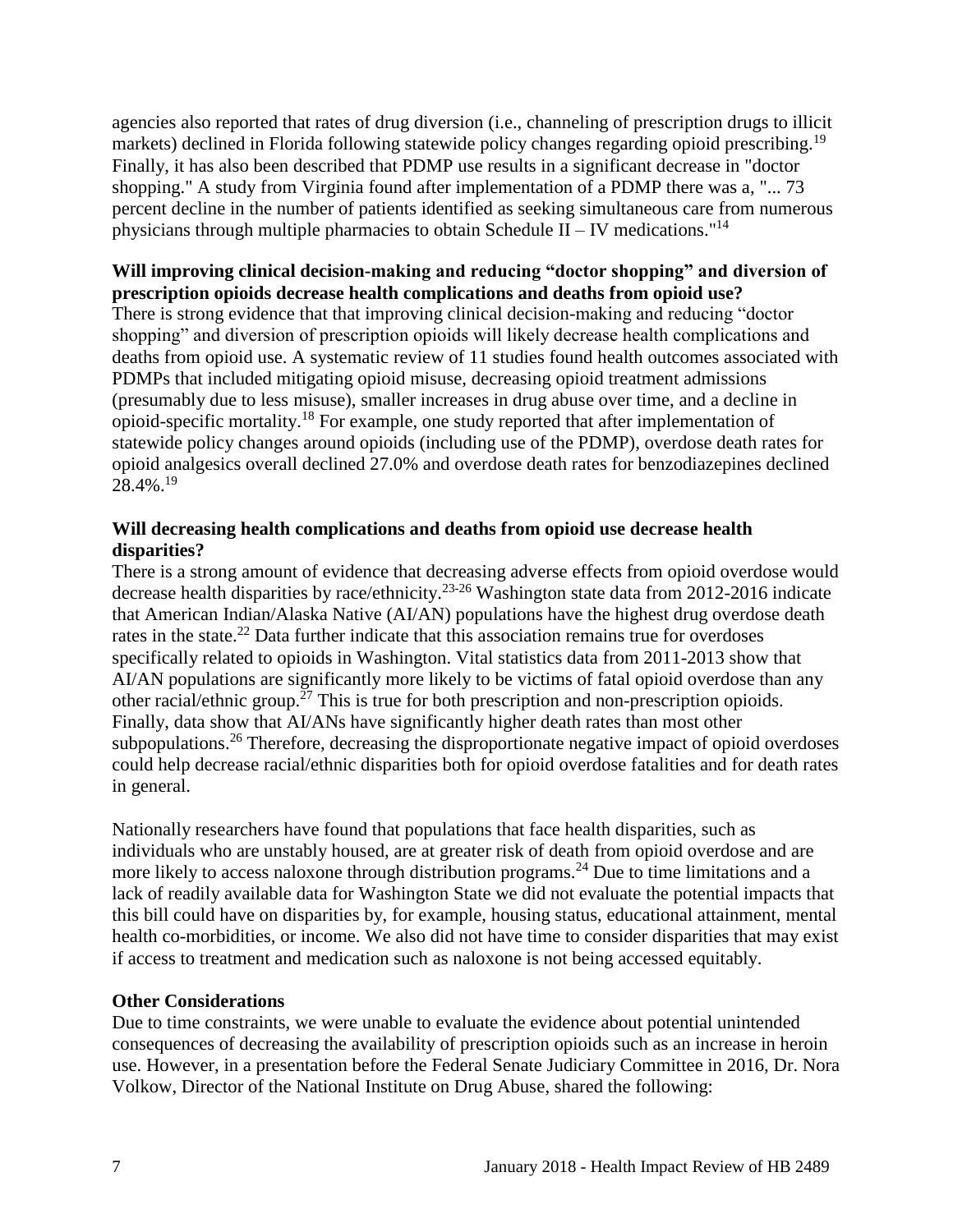There is some concern that the increase in heroin-related overdoses may be an unintended consequence of reducing the availability of prescription opioids. Research has shown that prescription opioid misuse is a risk factor for heroin use. The incidence of heroin initiation is 19 times higher among those who report prior non-medical pain-reliever use than among those who do not (0.39 percent vs. 0.02 percent). Indeed, eighty percent of new heroin users started by abusing prescription opioids. However, there are many more prescription opioid users than heroin users, and, overall, heroin use is rare among individuals who misuse prescription opioids.<sup>a</sup>

Data also indicate that the majority of individuals that report using nonmedical prescription pain relievers, only 3.6% initiate heroin use within a 5-year period.<sup>b</sup> Therefore, although there is the potential for unintended consequences with any shift in policy, Dr. Volkow concluded by stating that a critical component of preventing heroin use in the first place is to prevent the initiation of prescription opioid misuse.

 $\overline{\phantom{a}}$ 

<sup>a</sup> What Science tells us About Opioid Abuse and Addiction. 2016; https://www.drugabuse.gov/about-nida/legislative-activities/testimony-tocongress/2016/what-science-tells-us-about-opioid-abuse-addiction, 2018.

**b Muhuri Pradip, Gfroerer Joseph, Davies Christine.** Associations of Nonmedical Pain Reliever Use and Initiation of Heroin Use in the United States. Substance Abuse and Mental Health Services Administration, Center for Behavioral Health Statistics and Quality Data Review;2013.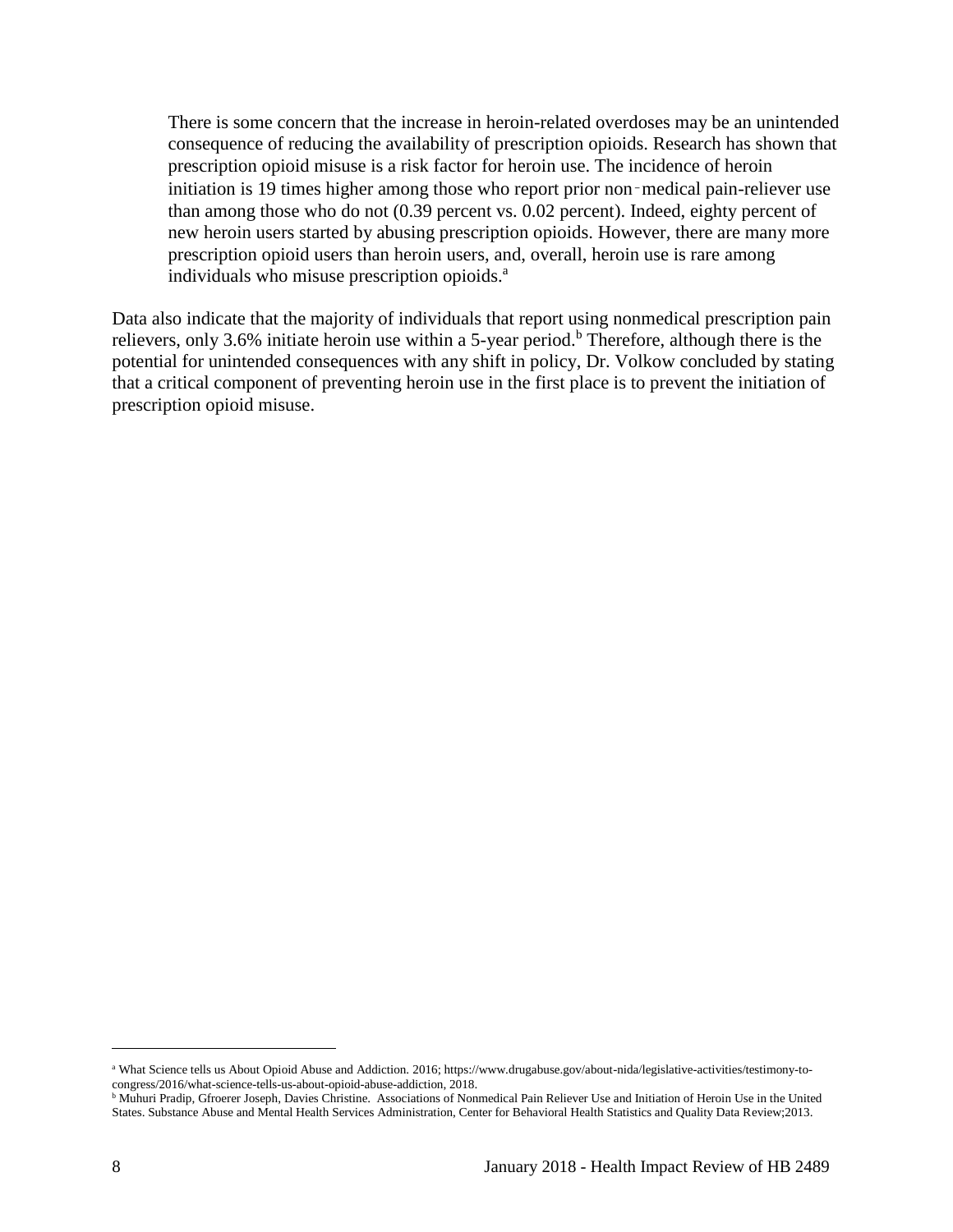## **Annotated References**

#### <span id="page-10-0"></span>1. **American Medical Association. Help save lives: Increase access to naloxone. 2015; [https://www.aafp.org/dam/AAFP/documents/news/opioid-naloxone-ama.pdf,](https://www.aafp.org/dam/AAFP/documents/news/opioid-naloxone-ama.pdf) 2018.**

The American Medical Association has issued policies and public statements endorsing legislation to increase the availability of naloxone to patients, first responders, and bystanders.

#### 2. **Banta-Green C. J., Beletsky L., Schoeppe J. A., et al. Police officers' and paramedics' experiences with overdose and their knowledge and opinions of Washington State's drug overdose-naloxone-Good Samaritan law.** *Journal of urban health : bulletin of the New York Academy of Medicine.* **2013;90(6):1102-1111.**

Banta-Green et al. surveyed police officers (n=251) and paramedics (n=28) in Seattle, Washington following the passage of 2010 state legislation (RCW 69.50.315) that increased availability of naloxone and provided immunity from drug possession charges for overdose victims and bystanders who seek medical aid. Researchers conducted self-administered written surveys with officers in the fall of 2011 in-person at staff meetings ("roll calls"). The researchers attended each shift time once in each of the five precincts in Seattle to conduct the surveys. There was a 97% response rate among officers present at roll calls and respondents represented 50% of the patrol officers in Seattle. During the same time the authors surveyed paramedics at a single staff meeting. Half of the paramedics in Seattle were surveyed. Ninety-three percent of surveyed officers had been at an opioid overdose in their careers and 64% had attended one in the past year. All of the surveyed paramedics had been at an opioid overdose in their career and 89% had been at an opioid overdose in the previous year. Only 16% of officers and 7% of paramedics were aware of the 2010 law—but only a very small percent of overdoes victims (1%) or bystanders (1%) had been arrested at the officers' most recent overdose encounter.

#### <span id="page-10-1"></span>3. **Centers for Disease Control and Prevention.** *Morbidity and Mortality Weekly Report February 17, 2013: Community-Based Opioid Overdose Prevention Programs Providing Naloxone — United States, 2010.* **2012.**

This Morbidity and Mortality Weekly report indicates that in 2010 the Harm Reduction Coalition surveyed 50 programs in the United States known to distribute naloxone. Forty-eight programs representing 188 local programs completed the survey (96% response rate). The first opioid overdose program began distributing naloxone in 1996—since this date the respondent programs reported training and delivering naloxone to a cumulative 53,032 people (average per program 1,104.8) and receiving reports of a cumulative 10,171 overdose reversals from naloxone (average per program 211.9). In the previous 12 months the programs reported distributing 38,860 naloxone vials (average per program 809.6). Depending on the indicator, between 22 and 29 of these programs were able to use program data to supply these numbers while the other programs provided estimates. The authors cite evidence that drug users frequently witness drug overdoses. Over 40% of the programs reported problems obtaining naloxone in the months leading up to the survey. Cited barriers include the cost of naloxone and the inability of suppliers to fill orders for reasons such as not having a medical provider to either order naloxone from suppliers or prescribe naloxone to users.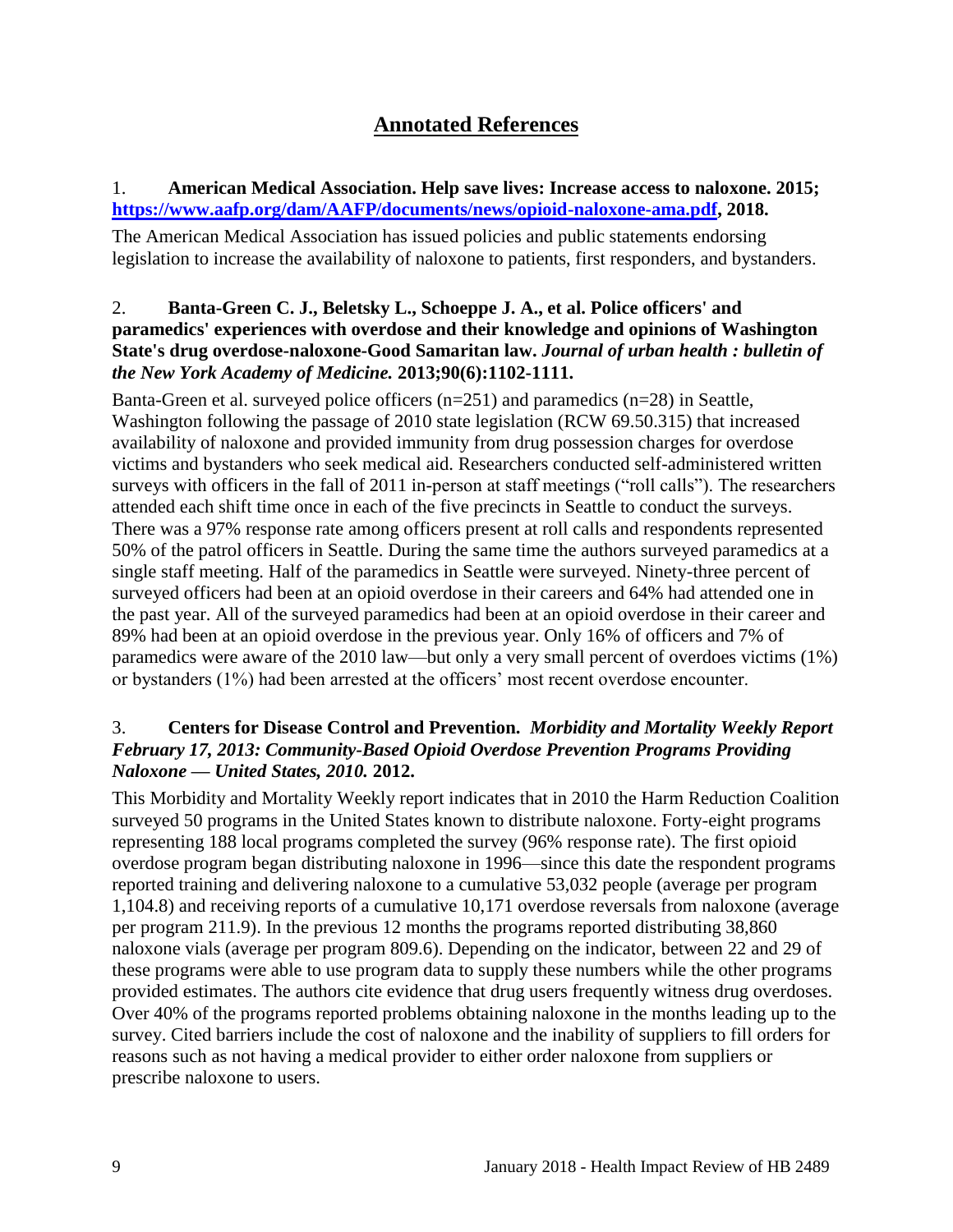#### <span id="page-11-0"></span>4. **Clark A. K., Wilder C. M., Winstanley E. L. A systematic review of community opioid overdose prevention and naloxone distribution programs.** *Journal of addiction medicine.* **May-Jun 2014;8(3):153-163.**

Clark et al. conducted a systematic review of the literature on the state and effectiveness of opioid overdose prevention programs (OOPP). The authors indicate that naloxone is a Food and Drug Administration approved medication with "well established efficacy and safety" and cite four studies to support this assertion. Nineteen peer-reviewed articles met their inclusion criteria. A majority of the program participants across all studies which reported each demographic were white (61/4%) and male (68.3%). One program reported serving primarily African American participants. Nearly 80% of all participants reported witnessing an overdose during their lifetime. The OOPPs curriculum usually included several components including how to recognize an overdose and how to administer naloxone. These trainings varied in length from 10 to 60 minutes. The authors found that naloxone was used successfully by participants in 18 of the 19 studies for a total of 1,949 naloxone administrations across 18 programs. These studies reported a survival rate following administration from 83-100% with eleven studies reporting 100% survival rate. The studies which found the lowest rates of survival had the greatest number of unknown overdose outcomes. Authors of one study found that naloxone was not used in any of the witnessed overdoses for which they had data. Nine studies reported adverse outcomes following administration of naloxone including vomiting, problems with the naloxone syringe, and rarely seizures (4 total cases reported). Five studies compared the rate of EMS notification pre-and post-training and the results were mixed with two studies finding an increase in notification, two finding a decrease, and one finding no change. The authors cite evidence indicating that EMS is rarely contacted following an overdose even without the availability of bystander-administered naloxone. The authors rated the quality of the studies and found that the published studies were of "fair" quality because the quantitative studies used self-report and did not use randomization. They do note that the well-established efficacy of naloxone may make randomized studies unethical. The study quality scores ranged from 4 to 7 (average 6.1) out of a possible 8. The authors gave seven of these studies a quality rating of 7 out of 8 with a point being deducted for lack of randomization.

#### 5. **Davis C. S., Ruiz S., Glynn P., et al. Expanded access to naloxone among firefighters, police officers, and emergency medical technicians in Massachusetts.** *American journal of public health.* **Aug 2014;104(8):e7-9.**

Davis et al. indicate that in 2012 the Massachusetts Office of Emergency Medical Services began allowing EMS medical directors to write standing order to EMTs to administer intranasal naloxone without a waiver. In 2013 Boston EMS service responded to 1207 overdose calls and EMTs administered naloxone in 458 cases. They found that serious adverse reactions were uncommon. In 2010 firefighters in Revere, Massachusetts were trained and permitted to administer naloxone. Between 2010 and 2013 these firefighters administered naloxone 114 times. Police officers in Quincy, Massachusetts were trained and given authority to administer naloxone. In three years these police officers administer naloxone 201 times.

#### <span id="page-11-1"></span>6. **Green T. C., Heimer R., Grau L. E. Distinguishing signs of opioid overdose and indication for naloxone: an evaluation of six overdose training and naloxone distribution programs in the United States.** *Addiction (Abingdon, England).* **Jun 2008;103(6):979-989.**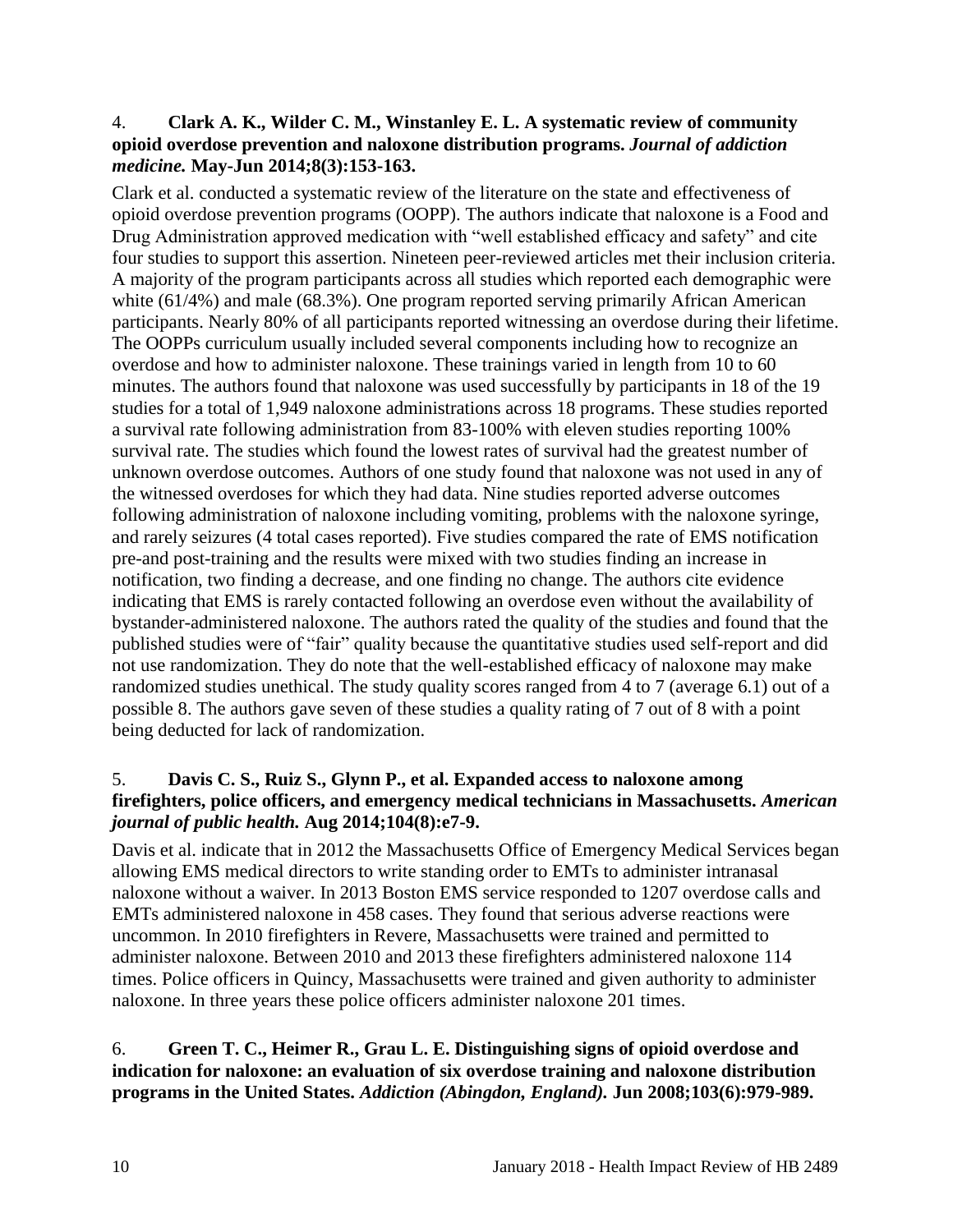Green et al. assessed the knowledge of current and former opioid users who were either trained or untrained in overdose response by six naloxone distribution programs across the United States as well as the knowledge of medical experts. Three of the training programs were new while three were well established. Trainings were brief (ranging from 15 to 120 minutes) and took place in a number of settings including syringe exchange programs, private homes, and on the street. Each site recruited five participants who the program had trained and five who the program had not trained but that were using their other programs (e.g. syringe exchange, drop-in site). Trained participants had, on average, received their training 8 months (range 1-80 months) prior to the evaluation. Participants were provided with 16 scenarios and asked if each was an opioid overdose and if naloxone should be administered. The authors found that, after controlling for demographic and overdose experience factors, potential bystanders who had received training were significantly more likely than untrained bystanders to recognize opioid overdose scenarios accurately and to accurately identify scenarios when naloxone should be used. Trained individuals on average correctly indicated if naloxone should be administered in 13.5 of 16 scenarios while untrained individuals identified this correctly in 11.1 scenarios. The authors note the relatively high opioid overdose symptom knowledge even among untrained participants. Trained bystanders were as skilled as medical experts trained in overdose recognition and treatment both in recognizing overdose scenarios and instances when naloxone should be administered.

#### <span id="page-12-0"></span>7. **Madah-Amiri D., Clausen T., Lobmaier P. Rapid widespread distribution of intranasal naloxone for overdose prevention.** *Drug Alcohol Depend.* **Apr 1 2017;173:17-23.**

In this article by Madah-Amiri et al. the authors aimed to describe a multi-site naloxone distribution program in Norway and present findings from the program. Between June 2014 and December 2015, participants were recruited from harm reduction-based health care centers, known as low-threshold facilities, to take part in naloxone training sessions. Of note, the authors indicate that, "[a] key component for accessibility for this project included the approval to distribute intranasal naloxone without need for individual prescription. This was achieved by involvement of a community physician appointed to the project, who could order naloxone in bulk from contracted pharmacies for the facilities involved. This allowed for distribution to occur without a physician present, given that the appropriate rescue training was accompanied." Participants filled out a questionnaire upon enrollment and again when returning to the site for naloxone replenishment. Questions included topics such as drug use, overdose risk factors, actions they would take during an overdose, if they have ever witnessed an overdose, and use and dosage of naloxone (on replenishment questionnaire). During the study period, 2,056 naloxone nasal sprays were distributed from 20 participating facilities. Response rates for questionnaires during the initial training and refill visits were 32.8% and 54.6% respectively. Results indicate that 70% of the naloxone refills received during the study were used on an overdose and overdose reversals were successful in 96% of reported events. The authors conclude that the data support the feasibility of "take home" naloxone programs, particularly among those in an at-risk population.

#### <span id="page-12-1"></span>8. **Siegler A., Huxley-Reicher Z., Maldjian L., et al. Naloxone use among overdose prevention trainees in New York City: A longitudinal cohort study.** *Drug Alcohol Depend.*  **Oct 1 2017;179:124-130.**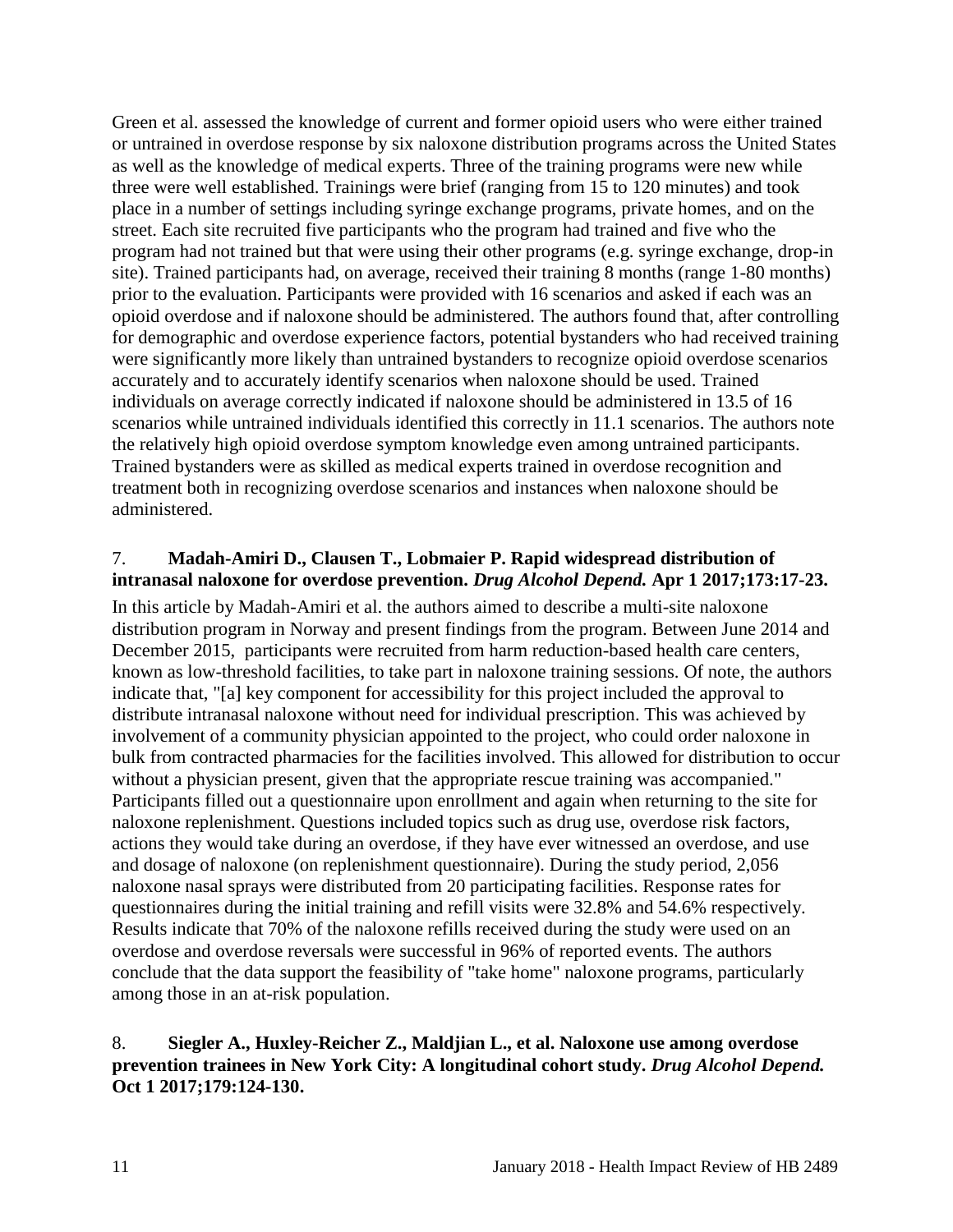In this prospective observational study, Siegler et al. aimed to identify the impact of a naloxone distribution program in New York City (NYC). Participants were recruited to participate in overdose prevention training (OPT) from six of the largest overdose prevention programs in NYC between June and September 2013. Immediately following OPT and at three, six, and 12 months after training, participants were given closed-ended questionnaires that asked, among other questions, if they had witnessed or experienced any drug overdoses since the last data collection point. If a participant witnessed an overdose they were asked about naloxone administration. Of the 675 participants that completed OPT only 270 completed the 12 month questionnaire. During the study period, 312 overdose events were witnessed and naloxone was administered in 77% of these cases with 60% of those administrations done by study participants. The authors indicate that these outcomes demonstrate that, "[t]raining individuals at high risk for witnessing overdoses may reduce opioid overdose mortality at a population level if sufficient numbers of potential responders are equipped with naloxone."

#### <span id="page-13-0"></span>9. **Dahan A., Aarts L., Smith T. W. Incidence, Reversal, and Prevention of Opioidinduced Respiratory Depression.** *Anesthesiology.* **2010;112(1):226-238.**

Dahan et al. provide a review of the evidence on naloxone efficacy and dosage. The authors cite a large number of studies indicating that naloxone has been shown to effectively and rapidly reverse respiratory depression induced by opioids. This relationship has been found in human and animal trials. They note that the extent and the duration of the reversal are dependent on many factors such as the opioid used, the opioid dose, and mode of administration. The evidence provided by Dahan et al. indicate that naloxone is more effective for some opioid overdoses than for others and that opioids with high receptor affinity require greater naloxone concentrations or a continuous infusion of naloxone in order to be fully effective compared with an opioid with lower receptor affinity.

#### <span id="page-13-1"></span>10. **Robinson A., Wermeling D. P. Intranasal naloxone administration for treatment of opioid overdose.** *American journal of health-system pharmacy : AJHP : official journal of the American Society of Health-System Pharmacists.* **2014;71(24):2129-2135.**

Robinson et al. provide a review of the literary evidence on the efficacy of intranasal naloxone. The authors summarize two studies which found low adverse events associated with naloxone administration (both intramuscular and intranasal) following an overdose although minor adverse effects such as agitation, sweating, vomiting, headaches, and tremor were observed. The authors highlight evidence that naloxone is generally well tolerated and severe negative responses that have been observed, such as cardiac arrhythmias, heart attacks, and seizures generally result from underlying medical problems. Naloxone can also cause abstinence syndrome (withdrawals) in opioid-dependent individuals. The authors indicate that naloxone does not produce physical dependence and thus does not have an abuse potential. They summarize two studies that randomized overdose victims to receive either intramuscular naloxone or intranasal naloxone and found that while intramuscular injections were more effective than nasal applications, both methods of administration were safe and reversed the effects of the opioid overdose in over 72% of the cases. One author of this review is the Chief Executive Officer of a company funded to develop and commercialize a ready-to-use naloxone nasal spray which could introduce a conflict of interest.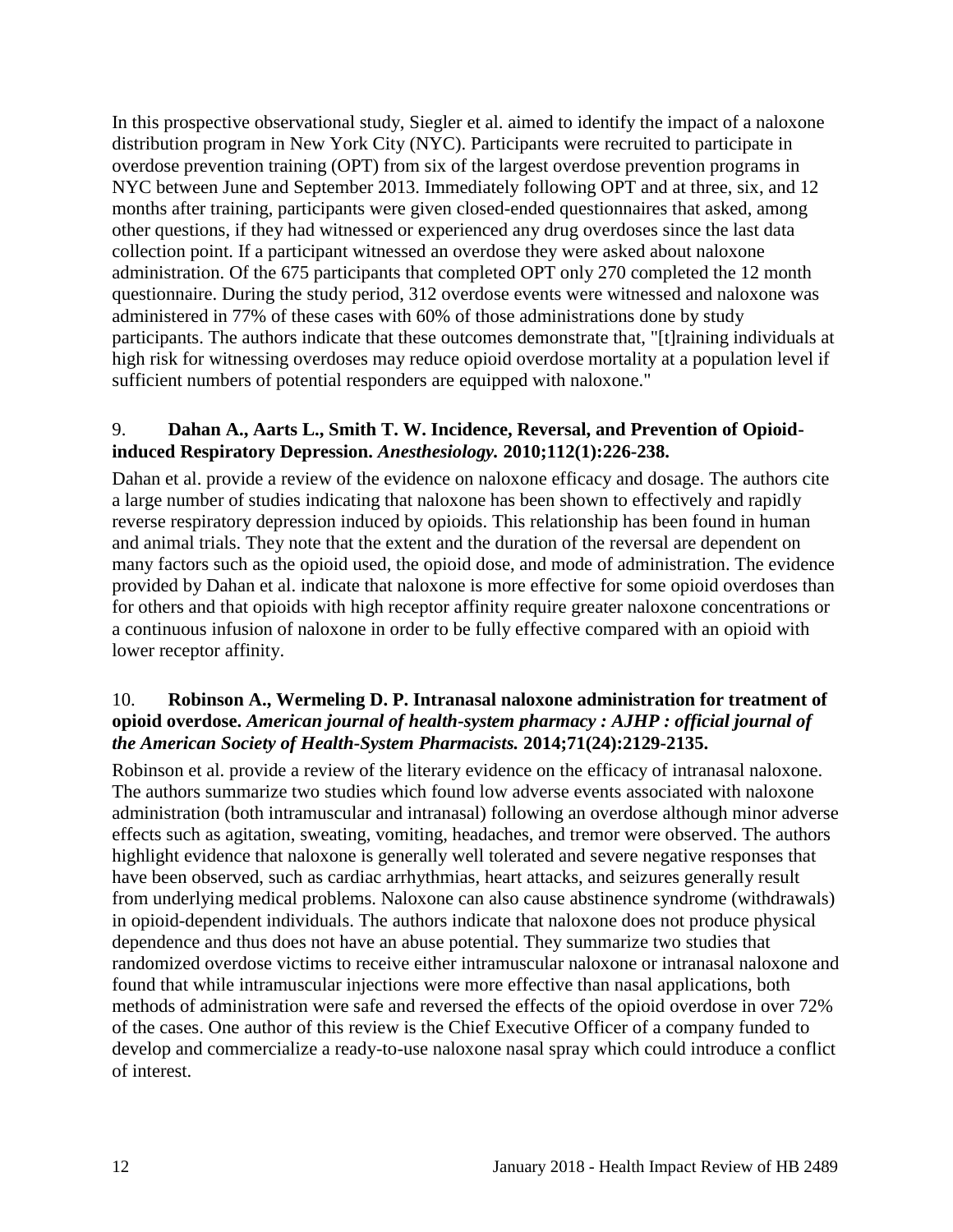#### 11. **Warner-Smith M., Darke S., Lynskey M., et al. Heroin overdose: causes and consequences.** *Addiction (Abingdon, England).* **2001;96(8):1113-1125.**

Warner-Smith et al. provide a review of the literature on heroin overdose including publications on the complications following nonfatal overdose. The negative health effects associated with heroin overdose include: build-up of fluid in the lungs (oedema), pneumonia, heart issues (arrhythmia, acute cardiomyopathy, haemoglobinaemia), dissolution of muscle cells, kidney failure, inadequate oxygen to the brain, and cognitive impairment.

#### <span id="page-14-0"></span>12. **Garcia-Portilla M. P., Bobes-Bascaran M. T., Bascaran M. T., et al. Long term outcomes of pharmacological treatments for opioid dependence: does methadone still lead the pack?** *British Journal of Clinical Pharmacology.* **Feb 2014;77(2):272-284.**

In this systematic review by Garcia-Portilla et al., the authors aimed to update and summarize existing scientific literature on the long term outcomes of different pharmacological treatment options for opioid dependence. The authors identified 140 articles of which 25 met their inclusion criteria. Literature was described based on the treatment option of interest such as methadone, buprenorphine, buprenorphine/naloxone, heroin-assisted treatment, and levo-alphaacetyl-methadol. The paper describes that, "[w]ith regard to methadone, research has shown that it is useful in increasing retention in treatment, physical and mental health levels, functioning and quality of life, and in decreasing the use of illicit drugs and HIV risk behaviours. In fact, in 2009, the World Health Organization Guidelines recommended methadone and buprenorphine as first line agents for agonist maintenance treatment. Methadone has demonstrated its effectiveness in different practice settings (physician offices, specialized clinics) and...There is copious evidence of the efficacy and safety of buprenorphine and buprenorphine/naloxone." Additionally, literature about methadone maintenance treatment demonstrates a high retention rate in treatment, significant reduction in drug use as identified by self-report and/or urine drug screens, and a significant decline in overdoses from baseline reports. Similar outcomes were reported among studies examining the long term outcomes of buprenorphine and buprenorphine/naloxone treatments. Studies about heroin-assisted treatment indicate that it is a feasible treatment for patients with heroin abuse and dependence who lack response to at least two trials of methadone. The authors conclude with recommendations about best options for treatment and future areas for research.

#### <span id="page-14-1"></span>13. **Mattick R. P., Breen C., Kimber J., et al. Buprenorphine maintenance versus placebo or methadone maintenance for opioid dependence.** *Cochrane Database Systematic Review.* **Feb 6 2014(2):CD002207.**

Mattick et al. conducted a systematic review of the literature to evaluate buprenorphine maintenance treatment compared to methadone maintenance and placebo in the management of opioid dependence. The authors only included randomized controlled trials  $(N=31)$  studies) and rated the quality of evidence of these studies as high to moderate quality. Key results of included studies indicates that, "...buprenorphine at high doses (16 mg) can reduce illicit opioid use effectively compared with placebo, and buprenorphine at any dose studied retains people in treatment better than placebo. Buprenorphine appears to be less effective than methadone in retaining people in treatment, if prescribed in a flexible dose regimen or at a fixed and low dose (2 - 6 mg per day). Buprenorphine prescribed at fixed doses (above 7 mg per day) was not different from methadone prescribed at fixed doses (40 mg or more per day) in retaining people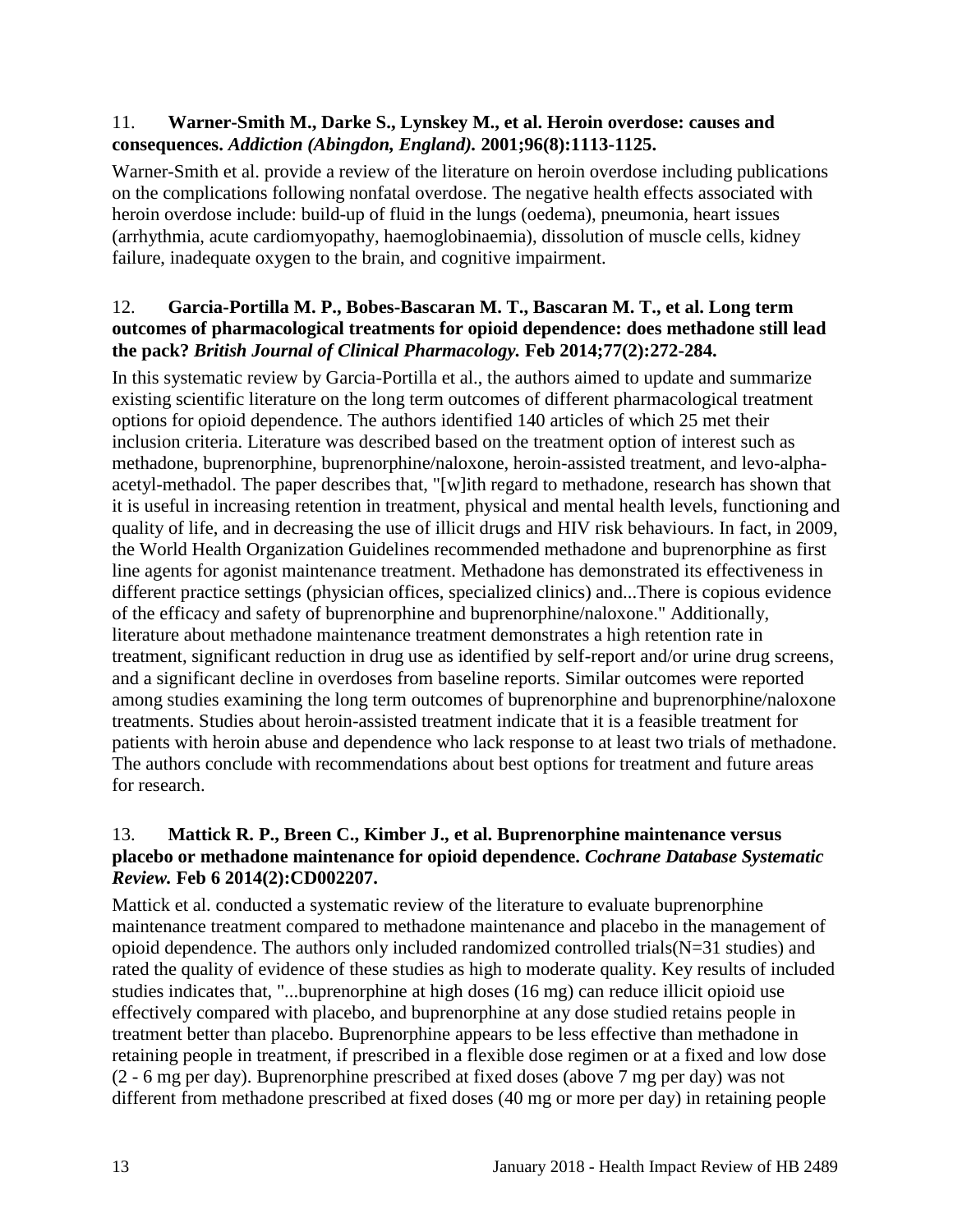in treatment or in suppression of illicit opioid use." Few studies reported any adverse events and among those that did, all but one found no statistically significant difference in adverse events between treatment options. The authors discuss that although these treatments demonstrate advantages over one another in particular settings, both methadone and buprenorphine are effective at suppressing opioid use.

#### 14. **Doctor Shopping in Virginia for Illicit Use of Pain Mediciation is on the Decline-Virginia Department of Health Professions' Prescription Monitoring Program Releases 2013 Data [press release]. 2014.**

This press release highlights data from the Prescription Monitoring Program (PMP) in Virginia collected between 2012 and 2013. Data indicate that during this time period the number of PMP requests increased while the overall number of prescriptions being dispensed was decreasing. Further, authors describe a significant decrease in "doctor shopping" as the data show, "... there has been a 73 percent decline in the number of patients identified as seeking simultaneous care from numerous physicians through multiple pharmacies to obtain Schedule II – IV medications." The authors promote the use of the PMP as a real-time risk management tool.

#### 15. **Baehren D. F., Marco C. A., Droz D. E., et al. A statewide prescription monitoring program affects emergency department prescribing behaviors.** *Ann Emerg Med.* **Jul 2010;56(1):19-23 e11-13.**

In this prospective quasiexperimental study by Baehren et al., the authors aimed to identify the impacts of a statewide prescription monitoring program (PMP) on clinical management of emergency department patients reporting pain. In 2006, Ohio implemented a statewide PMP know as the Ohio Automated Rx Reporting System (OARRS) that collects data on more than 18 million prescriptions from about 2,800 prescribers annually. For this study, researchers enrolled patients age 18 or older with a chief complaint of pain that visited the University of Toledo Medical Center Emergency Department between June and July 2008 (N=179). Providers answered a series of questions about anticipated pain prescriptions for a patient at two time points: after clinical evaluation and again after presentation of OARRS data. Results indicate that, "[f]our providers treated  $63\%$  (N=114) of the patients in the study. After review of the OARRS data, providers changed the clinical management in 41% ( $N=74$ ) of cases. In cases of altered management, the majority  $(61\%; N=45)$  resulted in fewer or no opioid medications prescribed than originally planned, whereas  $39\%$  (N=29) resulted in more opioid medication than previously planned." Prescribers discussed a number of reasons that their management decision changed including number of previous prescriptions filled, number of addresses listed, number of physicians writing prescriptions, provider assessment of pain, truthfulness of patient statements compared to OARRS data, and patient demeanor.

#### 16. **Bao Y., Pan Y., Taylor A., et al. Prescription drug monitoring programs are associated with sustained reductions in opioid prescribing by physicians.** *Health Affairs.*  **Jun 1 2016;35(6):1045-1051.**

Using data from the National Ambulatory Medical Care Survey (NAMCS) Bao et al. assessed the impact of state implementation of prescription drug monitoring programs (PDMPs) on the prescribing of opioids in ambulatory care settings. NAMCS is a nationally representative annual survey of ambulatory visits by the National Center for Health Statistics that collects information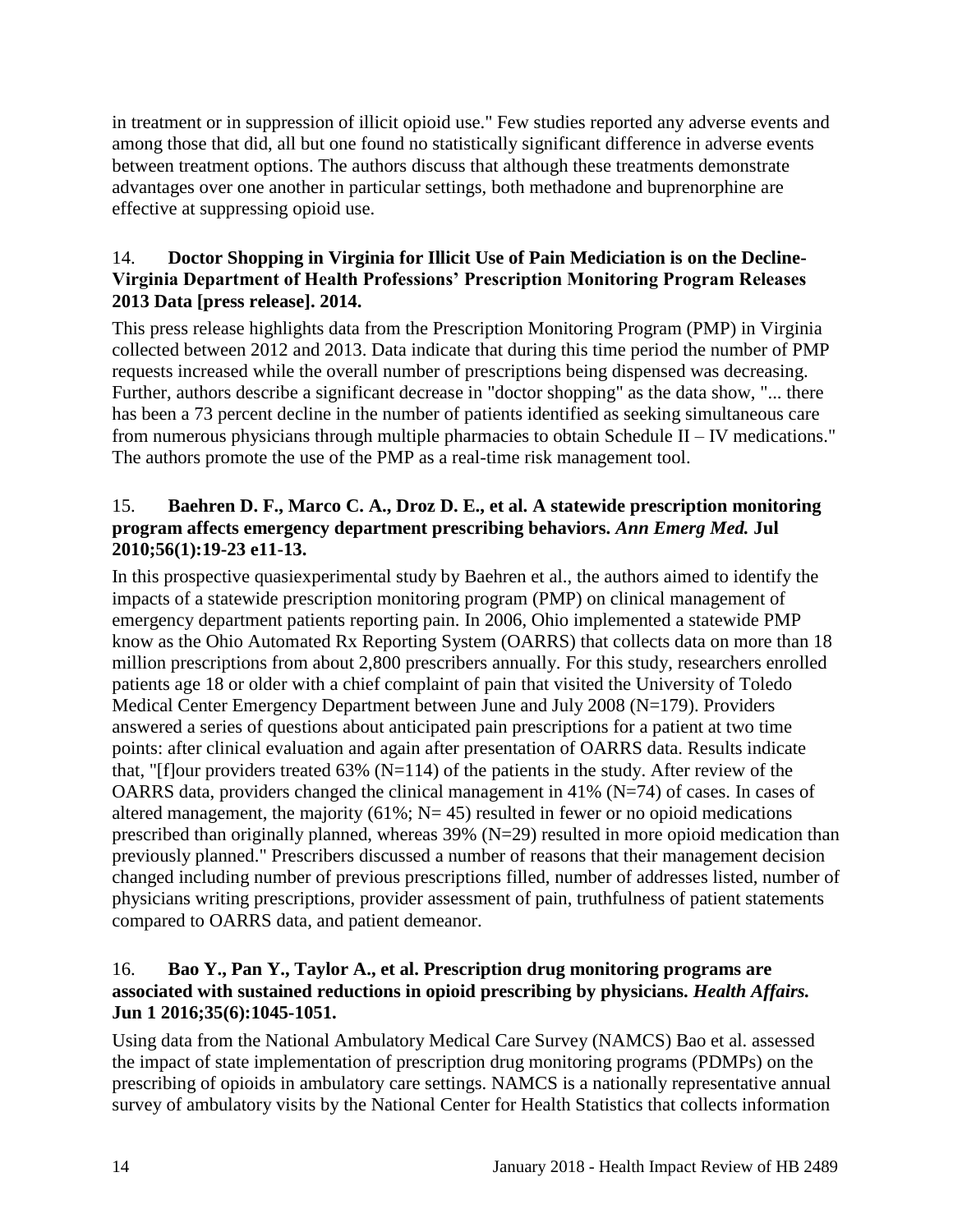about patients, visits, and clinicians or practices. The study population included patients over the age of 18 that reported pain as one of the reasons for the visit. The analysis was restricted to 24 states that had implemented PDMPs during the study period (2001-2010). Outcome measures of interest included, "...having at least one Schedule II opioid analgesic and having at least one opioid of any kind prescribed or continued at a pain-related ambulatory care visit." During the study period there were 26,275 ambulatory care office visits for pain and of these visits, 5% resulted in the prescription of at least one Schedule II opioid, 15% in at least one opioid analgesic, and 41% in any pain medication. However, the authors also found that, "...implementation of a PDMP was associated with more than a 30 percent reduction in the rate of prescribing of Schedule II opioids."

#### 17. **Deyo R. A., Hallvik S. E., Hildebran C., et al. Association of prescription drug monitoring program use with opioid prescribing and health outcomes: A comparison of program users and nonusers.** *Journal of Pain.* **Oct 18 2017.**

Deyo et al. conducted a retrospective cohort study from October 2011 through October 2014 to determine of prescriber use of Oregon's prescription drug monitoring program (PDMP) led to fewer high-risk opioid prescriptions or overdose events. The authors describe that the primary analysis included, "...'early registrants' who registered for the PDMP in December 2011 through February 2012, the "registration interval." This provided 2 months (October and November 2011) of PDMP data before registration for all clinicians (the "baseline interval"). Nonregistrants were clinicians who had not registered for the PDMP as of October 2014." Outcome measures included four metrics that are associated with increased risk of opioid overdose including high doses, overlapping opioid and benzodiazepine prescriptions, opioid prescriptions from multiple prescribers, and inappropriate prescriptions. Results demonstrated a decline in per capita opioid prescribing statewide following the implementation of the PDMP however PDMP registrants did not have significantly better outcomes in the four metrics than nonregistrants. The authors discuss a potential "observer effect" (i.e. clinicians perceived that prescribing was being more closely scrutinized) as a reason for the overall decline in prescribing.

#### <span id="page-16-0"></span>18. **Finley E. P., Garcia A., Rosen K., et al. Evaluating the impact of prescription drug monitoring program implementation: a scoping review.** *BMC Health Service Research.* **Jun 20 2017;17(1):420.**

In this systematic review by Finley et al., the authors primary goal was to describe available evidence regarding the impact of prescription drug monitoring programs (PDMPs) in the United States. Using the Arksey and O'Malley scoping systematic review protocol, the authors identified 11 studies published between January 2000 and May 31, 2016 that met their inclusion criteria. The authors did not describe in detail specifics about the included studies (such as country of origin, demographics reported, etc.) but instead focused solely on a thematic analysis and a summary of research findings. The authors categorized the literature into four domains (each article can fall into more than one domain) including opioid prescribing behavior, opioid diversion and supply, opioid misuse, and opioid-related morbidity and mortality. The included studies demonstrated mixed evidence about the impact of PMDPs, however the majority of the body of literature supports a positive association between PDMP use and outcomes in the four domains. Studies from New York and Florida demonstrate reductions in total opioids prescribed, total opioid volume, and mean morphine milligram equivalent per transaction following PDMP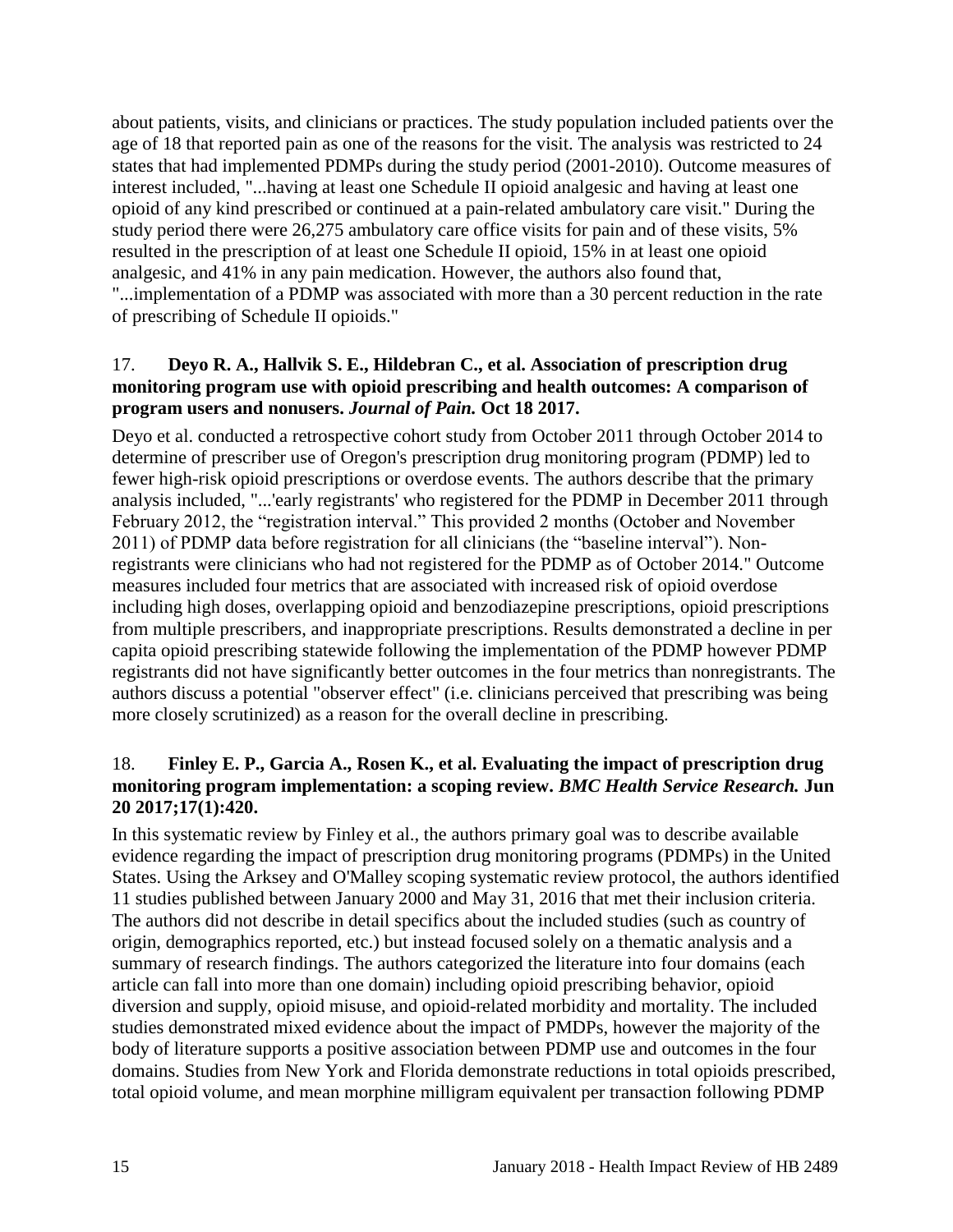implementation. Further, two studies discussed a reduction in opioid shipments to states with PDMPs compared to non-PDMP states. When looking specifically at health outcomes associated with PDMPs, evidence demonstrates positive outcomes such as mitigating opioid misuse, decrease in opioid treatment admissions (presumably due to less misuse), smaller increases in drug abuse over time, and a decline in opioid-specific mortality. The authors discuss that the variation in study outcomes may be due to a number of factors such as study design and methods, characteristics of individual state PDMPs, state level policies about PDMP use, and variations in PDMP data availability and timeliness.

#### <span id="page-17-0"></span>19. **Johnson Hal, Paulozzi Leonard, Porucznik Christina, et al.** *Decline in Drug Overdose Deaths After State Policy Changes- Florida, 2010-2012.* **Morbidity and Mortality Weekly Report;2014.**

In this case study for the Centers for Disease Control and Prevention Morbidity and Mortality Weekly Report, Johnson et. al describe policy changes around opioid prescribing in Florida between 2010 and 2012 and outcomes that followed these changes. Policy changes implemented by Florida's legislature during this time included laws that regulated pain clinics, regulation of physician dispensing of schedule II or II drugs from their offices, mandatory dispenser reporting to the prescription drug monitoring program, and further regulation of wholesale drug distributors. Analysis of data from the Florida Medical Examiners Commission from 2003-2012 demonstrate a decline in the prescribing of drugs following legislation. The authors further describe that, "...overdose death rates for opioid analgesics declined 27.0%, from 13.6 to 9.9 per 100,000 persons, and overdose death rates for benzodiazepines declined 28.4%, from 6.9 to 5.0 per 100,000 persons. ... Law enforcement agencies in Florida also reported that rates of drug diversion (i.e., channeling of prescription drugs to illicit markets) declined during 2010–2012."

#### 20. **Suffoletto B., Lynch M., Pacella C. B., et al. The effect of a statewide mandatory prescription drug monitoring program on opioid prescribing by emergency medicine providers across 15 hospitals in a single health system.** *Journal of Pain.* **Dec 11 2017.**

Suffoletto et al. conducted a retrospective interrupted time series analysis of electronic medical records to evaluate the effect of a state-mandated prescription drug monitoring program (PDMP) on opioid prescribing by emergency medicine providers. Researchers collected electronic medical record data from all patients over the age of 18 that were discharged with a prescription for an opioid from any of the 15 emergency departments in the University of Pittsburgh Medical Center system from July 2015 to March 2017. The primary outcome measure of interest was percentage of discharged patients prescribed an opioid. Secondary outcomes included percentage of opioid prescriptions for greater than 12 tablets and the number of prescriptions written per month. The final sample included de-identified patient data from 122,732 patients (57% female) with a mean age of 44.6 years. "From August (pre-PDMP) to September, 2016 (post-PDMP), the opioid prescribing rate decreased from 12.4% (95% confidence interval [CI], 10.8%-14.1%) to 10.2% (95% CI, 8.8%-11.8%). For each month from September 2016 to March 2017, there was a mean decline of .46% (95% CI, -.38% to -.53%) in the percentage of patients discharged with an opioid prescription." There was also a reduction in prescriptions greater than 12 tablets, which the authors believe is due more to accumulating evidence and awareness about high-volume opioid prescriptions than the PDMP itself.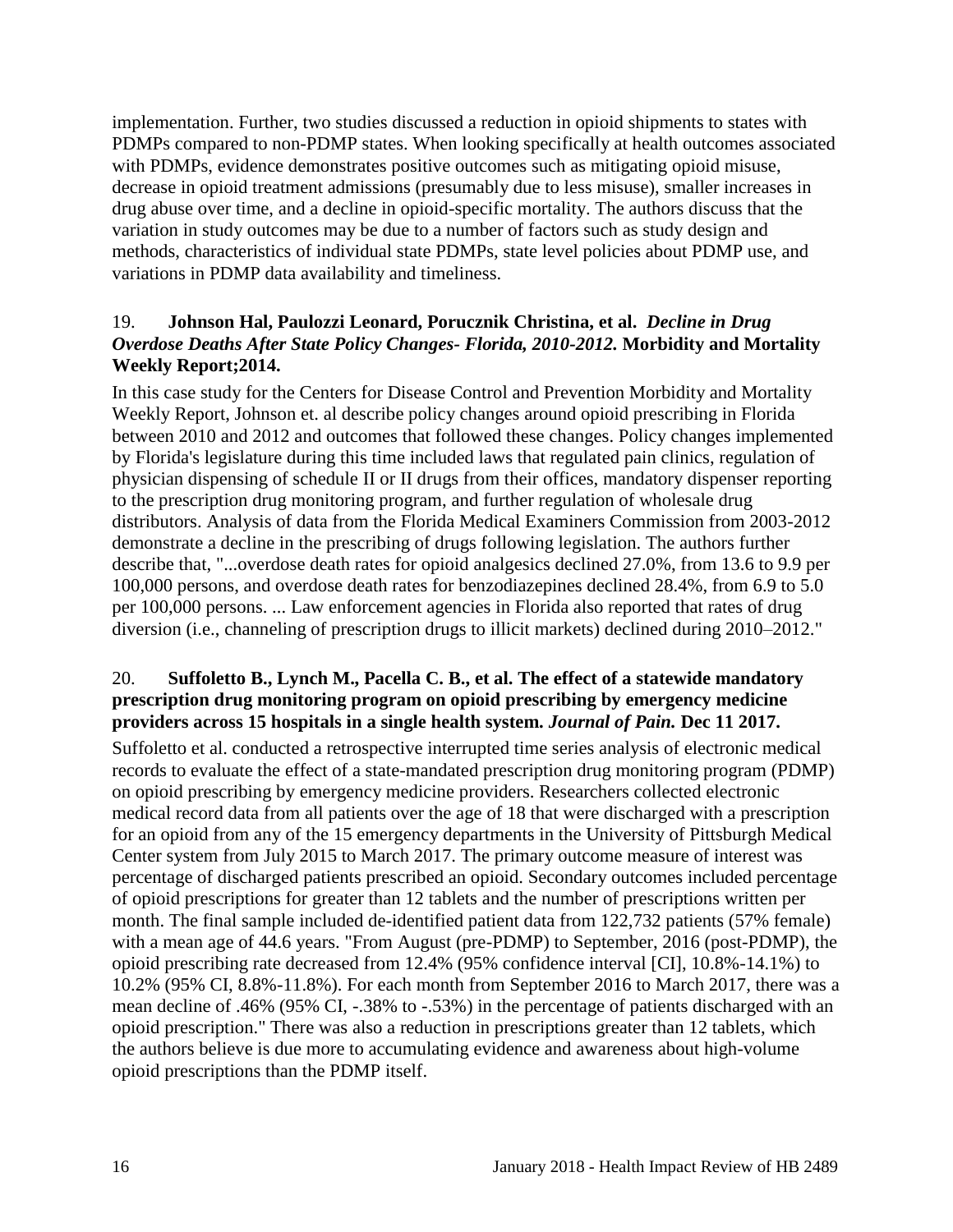#### 21. **What Science tells us About Opioid Abuse and Addiction. 2016; [https://www.drugabuse.gov/about-nida/legislative-activities/testimony-to](https://www.drugabuse.gov/about-nida/legislative-activities/testimony-to-congress/2016/what-science-tells-us-about-opioid-abuse-addiction)[congress/2016/what-science-tells-us-about-opioid-abuse-addiction,](https://www.drugabuse.gov/about-nida/legislative-activities/testimony-to-congress/2016/what-science-tells-us-about-opioid-abuse-addiction) 2018.**

#### 22.*Washington State Health Assessment.* **Washington State Department of Health;2018.**

In this draft of the 2018 State Health Assessment, death certificate data from 2012-2016 indicate that American Indian/Alaska Natives(AI/AN) had the highest drug overdose death rate followed by Blacks and whites. The authors discuss that, "In 2016, there were 4.5 times as many hospitalizations and nearly 11 times the number of visits to emergency departments for drug overdose compared to the number of deaths. In addition, many nonfatal overdoses are not treated at a hospital and, therefore, are not counted in currently available data."

#### 23. **Centers for Disease Control and Prevention.** *Morbidity and Mortality Weekly Report November 1, 2011. Vital Signs: Overdoses of Prescription Opioid Pain Relievers--United States, 1999-2008.* **2011.**

The Centers for Disease Control and Prevention analyzed 2008 National Vital Statistics data and found that AI/AN populations had the highest age-adjusted rates of overdose deaths from opioid pain relievers with rates for non-Hispanic white populations being nearly as high. These rates were nearly three times higher than those for black and Hispanic white populations. The authors cite two studies which indicate that these death rates mirror the non-medical and medical use of opioid pain relievers by subpopulations. Vital statistic data is subject to limitations such as misclassification of race/ethnicity and cause of death on death certificates.

#### 24. **Enteen L., Bauer J., McLean R., et al. Overdose prevention and naloxone prescription for opioid users in San Francisco.** *Journal of Urban Health.* **Dec 2010;87(6):931-941.**

Enteen et al. cite three studies which indicate that EMS is called in fewer than half of overdose events. The authors also highlight evidence that intravenous drug users often make attempts to revive overdose victims without calling EMS and demonstrate a willingness to administer naloxone during an overdose if it was made available. Programs that administer naloxone typically provide overdose response education and training on how to administer naloxone. The authors also cite findings from four studies in the United States of programs that distribute and train individuals to administer naloxone. The findings indicate that nearly half of the individuals provided with naloxone indicated having used the reversal drug in the previous 3 to 6 months with 74-100% of these individuals reporting reversal. One additional study with a longer-term follow-up in Chicago found that 9% of individuals provided with naloxone had administered the opioid antagonist while a long-term study in Massachusetts found that 19% of individuals provided with naloxone administered the opioid antagonist. Enteen et al. evaluated the Drug Overdose Prevention and Education (DOPE) Project run by the San Francisco Department of Public Health to train and distribute naloxone to populations at high risk for overdose. Trainings typically last between 10 and 30 minutes. Participants in the program were asked to complete a brief questionnaire following training and all participants who received naloxone refills were asked to complete an additional questionnaire. Between 2003 and 2009 the DOPE Project prescribed naloxone to 1,942 individuals with the number of new individuals increasing steadily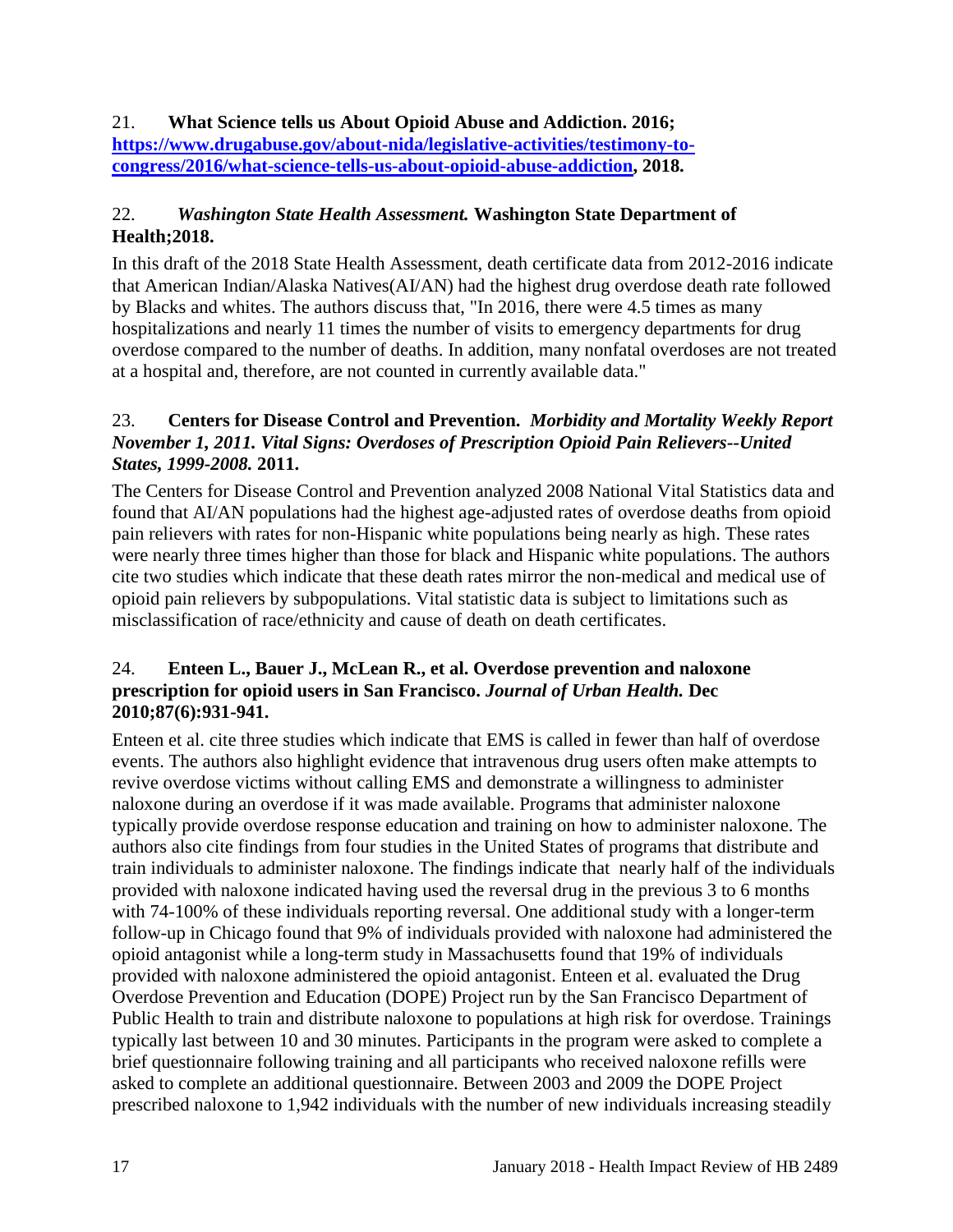each year. Seventy-five percent of participants reported their race/ethnicity (61% Caucasian, 15% African American, 7% Latino, 2% Asian/Pacific Islander, 2% Native American, 3% more than one race/ethnicity, 3% other). The authors do not indicate if this is reflective of the at-risk population or the service area population in general. Eighty-eight percent of participants reported their housing status with 59% reporting being homeless or unstably housed. Previous studies in San Francisco have found unstably housed individuals to be at increased risk of opioid overdose death. The program provided 1,020 refills, 399 (40%) of which were provided after participants reported using naloxone to respond to an overdose. Participants reported that 89% of overdose events were reversed with an additional 3% of overdose outcomes being unknown to the administrator. Four victim deaths were reported, and in three of these cases the victim had been unconscious for an indeterminate amount of time. Adverse effects following naloxone use were rarely reported and included vomiting, discomfort, anger, and seizures (3 cases). The authors note the limitations of this study include reliance on self-report, a lack of ability to know how many of the participants administered naloxone since the evaluation only captured those who returned for a refill, and that those with positive experiences may have been more likely to return for a refill.

#### 25. **Northwest Portland Area Indian Health Board.** *American Indian/Alaska Native Community Health Profiles: Washington Substance Abuse.* **2014.**

The Northwest Portland Area Indian Health Board analyzed Washington state death certificate data for 2006-2010 and corrected for misclassification of AI/AN individuals using the Improving Data & Enhancing Access – Northwest Project. These data indicate that prescription opioid pain relievers contributed to 2.9% of deaths among AI/AN populations and 1.1% of deaths among non-Hispanic white populations. This report does not indicate if these differences are statistically significant.

#### 26. **Poel Amy.** *Health of Washington State Report - Mortality and Life Expectancy.* **2015.**

Age-adjusted death rates from 2012-2014 Washington state death certificate data indicate that AI/ANs have significantly higher death rates than black, white, Hispanic and Asian populations. This report indicates that death certificates often misclassify race/ethnicity and highlights that death data may underreport for American Indians and Alaska Natives.

## 27. **Washington State Department of Health.** *Vital Statistics Data.* **2011-2013.**

Vital statistics data indicate that between 2011 and 2013 in Washington state, 1,176 individuals died of prescription opioid overdose and 658 individuals died of non-prescription opioid overdose. American Indian/Alaska Natives (AI/AN) were significantly more likely than any other racial/ethnic group to be victims of fatal overdoses from both prescription and nonprescription opioids. The AI/AN population had an age-adjusted rate almost three times higher than that for the overall population. The numbers for the Native Hawaiian and Other Pacific Islander population were too low to calculate the rates for both prescription and non-prescription as were the numbers for the Asian population for non-prescription. Rates were calculated per 100,000, age-adjusted for the United States 2000 population. The data also show a steady increase in the number of opioid overdose deaths for all populations between 1995 and 2013 with a larger increase among prescription-related overdose deaths. The rate increased from an age-adjusted death rate for all opioids of 3.3/100,000 (95% CI 2.9-3.8/100,000) in 1995 to